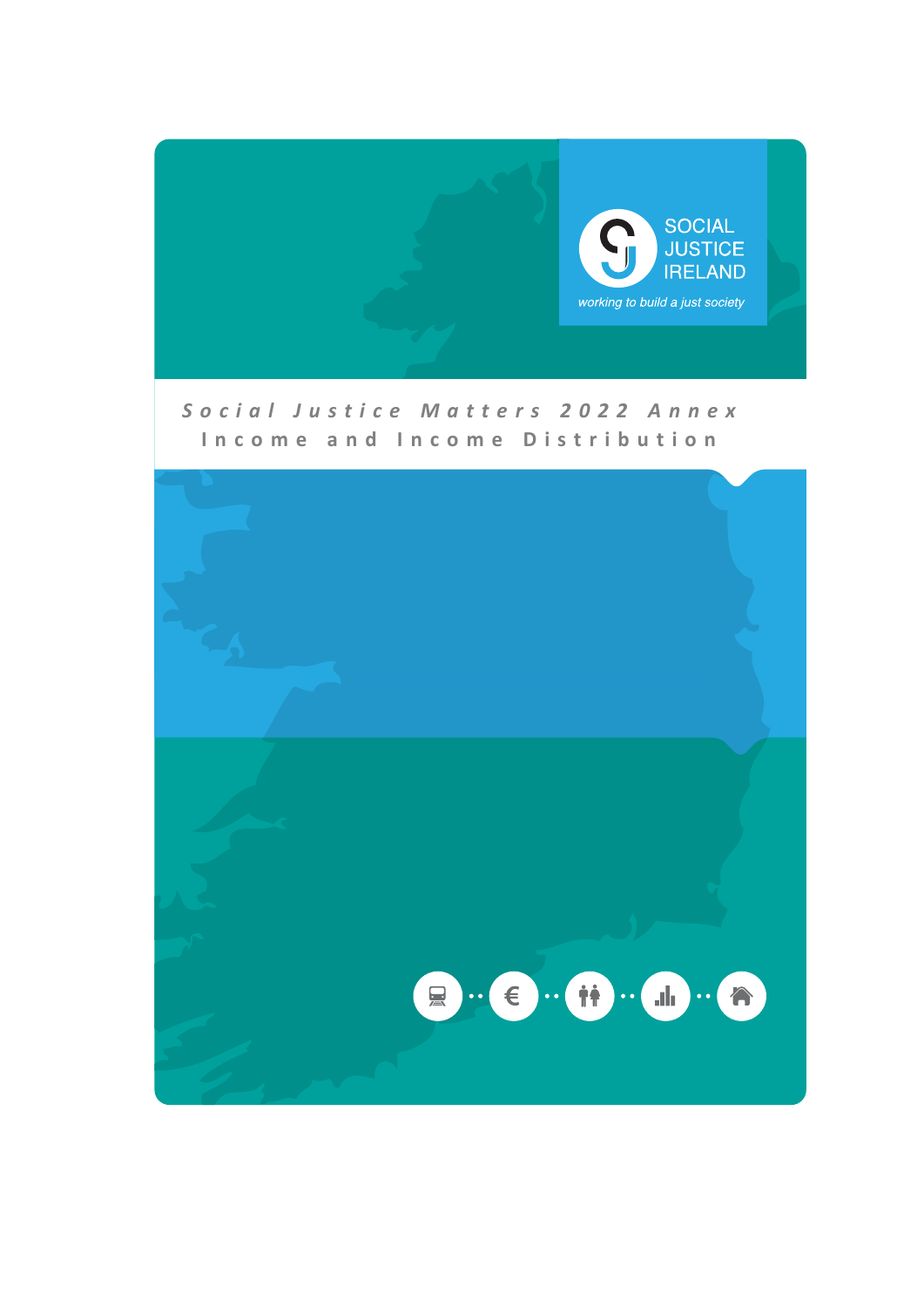# **Annex 3 – Income and Income Distribution**

To accompany Chapter 3 of our Socio-Economic Review 2022, this annex outlines details of the composition of poverty in Ireland over recent years alongside offering an overview of Ireland's income distribution over the past three decades. It also reviews the process by which the basic social welfare payment became benchmarked to 30 per cent of Gross Average Industrial Earnings. The material underpins the development of many of the key policy priorities we have outlined in Chapter 3.

# **Poverty - Who are the poor?**

Two interchangeable phrases have been used to describe those living on incomes below the poverty line: *'living in poverty'* and *'at risk of poverty'*. The latter term is the most recent, introduced following a European Council meeting in Laeken in 2001 where it was agreed that those with incomes below the poverty line should be termed as being 'at risk of poverty'. The results of the *SILC* survey provided a breakdown of those below the poverty line. This section reviews those findings and provides a detailed assessment of the depth of poverty (the poverty gap) and the different groups living on an income below the poverty line.

Table A3.1 presents figures for the risk of poverty facing people when they are classified by their principal economic status (the main thing that they do). These risk figures represent the proportion of each group that are found to be in receipt of a disposable income below the 60 per cent median income poverty line. In 2020 the groups within the Irish population that were at highest risk of poverty included those permanently unable to work due to a long-term illness or a disability and the unemployed. One in five of those classified as "fulfilling domestic tasks" (formerly "on home duties"), mainly women, have an income below the poverty line. The "student, pupil" category represents a combination of individuals living in poor families while completing their secondary education and those attending post-secondary education but with low incomes. The latter element of this group is not a core policy concern, given that they are likely to only experience poverty while they gain education and skills which should ensure they live with sufficient income subsequently. Those still in school and experiencing poverty are more aligned to the issue of child poverty, which is examined later in this annex.

|                           | 2005 | 2010 | 2015 | 2020 |
|---------------------------|------|------|------|------|
| Employed                  | 6.9  | 5.7  | 5.7  | 6.7  |
| Unemployed                | 40.2 | 27.3 | 41.0 | 32.6 |
| Retired                   | 20.0 | 8.8  | 12.7 | 9.2  |
| Ill/Disabled              | 40.4 | 19.8 | 33.5 | 34.0 |
| Student, pupil            | 29.3 | 22.7 | 32.6 | 16.2 |
| Fulfilling domestic tasks | 27.0 | 19.5 | 24.1 | 20.3 |
| <b>Total Population</b>   | 18.3 | 14.7 | 16.3 | 13.2 |

# **Table A3.1: Risk of Poverty Among all Persons Aged 16yrs+ by Principal Economic Status, 2005-2020**

**Source:** CSO online database.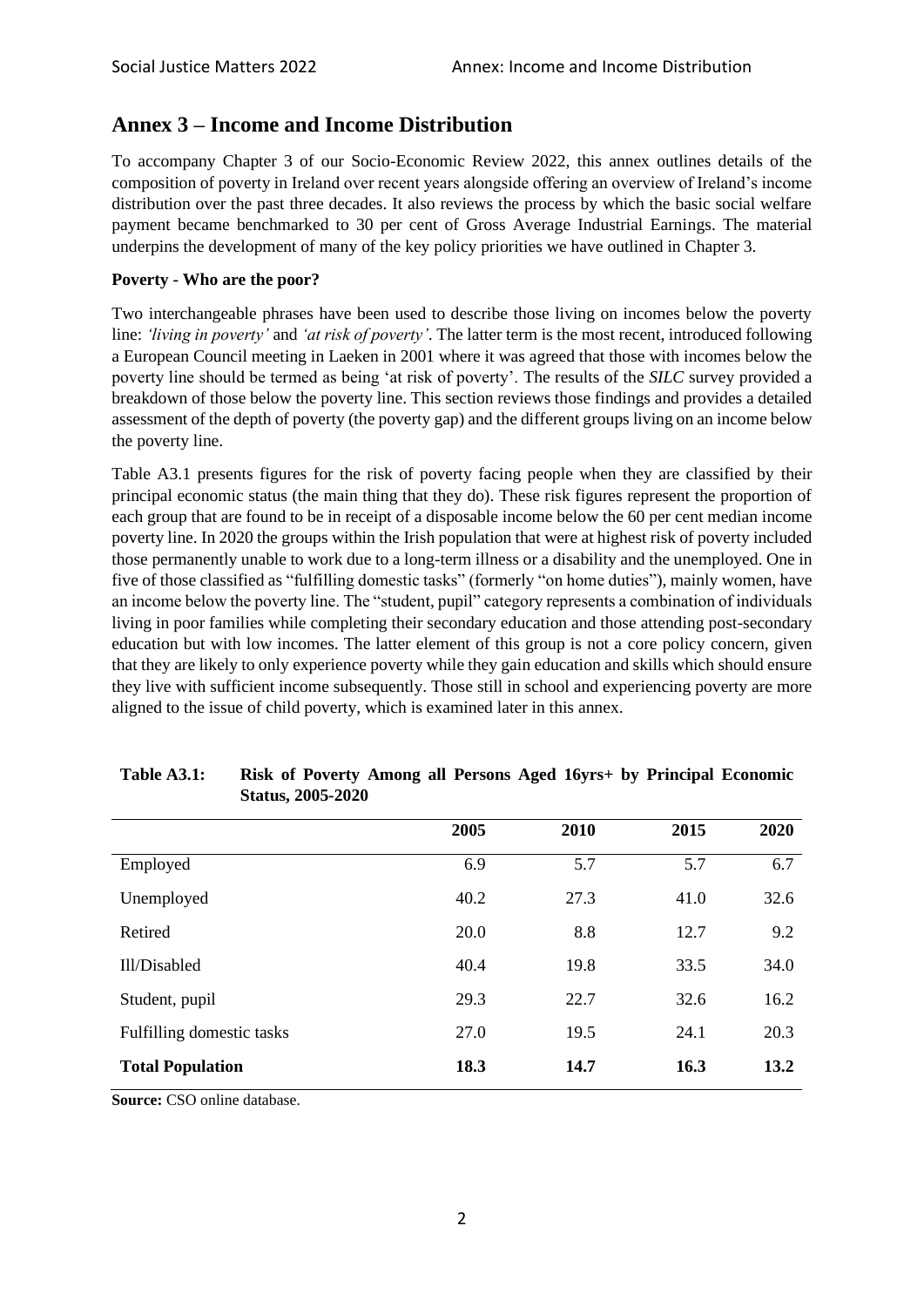Despite the increase in poverty between 2010 and 2015 (see Chapter 3), the table also reveals the groups which have driven the overall reduction in poverty over the period (falling from 18.3 per cent in 2005 to a record low of 13.2 per cent in 2020). Comparing 2005 and 2020, the poverty rate has fallen for all groups although the big changes have been for students/pupils, the retired and the unemployed.

# *The poverty gap*

As part of the 2001 Laeken indicators, the EU asked all member countries to begin measuring their relative "at risk of poverty gap". This indicator assesses how far below the poverty line the income of the median (middle) person in poverty is. The size of that difference is calculated as a percentage of the poverty line and therefore represents the gap between the income of the middle person in poverty and the poverty line. The higher the percentage figure, the greater the poverty gap and the further people are falling beneath the poverty line. As there is a considerable difference between being 2 per cent and 20 per cent below the poverty line, this insight is significant.

|                  | 2005 | 2010 | 2015 | 2020 |
|------------------|------|------|------|------|
| Poverty gap size | 20.5 | 177  | 16.5 | 14.3 |

# **Table A3.2: The Poverty Gap, 2005-2020**

**Source:** CSO SILC Reports (various years).

The *SILC* results for 2020 show that the poverty gap was 14.3 per cent, compared to 16.5 per cent in 2015 and 17.7 per cent in 2010. Over time, the gap had decreased from a figure of 20.5 per cent in 2005 and 21.5 per cent in 2003 when the SILC survey commenced.

The 2020 poverty gap figure implies that 50 per cent of those in poverty had an equivalised income below 85.7 per cent of the poverty line. An examination by Collins, covering the period 2008-17, highlighted that most people in poverty live on an income some distance below the poverty thresholds outlined in Table 3.1. He found that on average those below the poverty line had an income of around €55 per week (€2,900 per year) below that line (2020: 15-19).

As the depth of poverty is an important issue, we will monitor closely the movement of this indicator in future editions of the *SILC*. It is crucial that, as part of Ireland's approach to addressing poverty, this figure further declines in the future.

# *The working poor*

Having a job is not, of itself, a guarantee that one lives in a poverty-free household. As table A3.1 indicates, almost 7 per cent of those who are at work are living at risk of poverty. Over time poverty figures for the working poor have remained more-or-less static, reflecting a persistent problem with low earnings. In 2020, almost 130,000 people in employment were still at risk of poverty<sup>1</sup>. This is a remarkable statistic, and it is important that policy better recognises and addresses this problem.

Many working families on low earnings struggle to achieve a basic standard of living. Policies which protect the value of the minimum wage and attempt to keep those on that wage out of the income tax net are relevant policy initiatives in this area. Similarly, attempts to highlight the concept of a 'living wage' (see section 3.2) and to increase awareness among low income working families of their entitlement to the Working Family Payment (formerly known as Family Income Supplement (FIS)) are also welcome; although evidence suggests that FIS had a very low take-up and as such this approach has questionable long-term potential. However, one of the most effective mechanisms available within the present system to address the problem of the working poor would be to make tax credits refundable.

<sup>&</sup>lt;sup>1</sup>See table 3.6.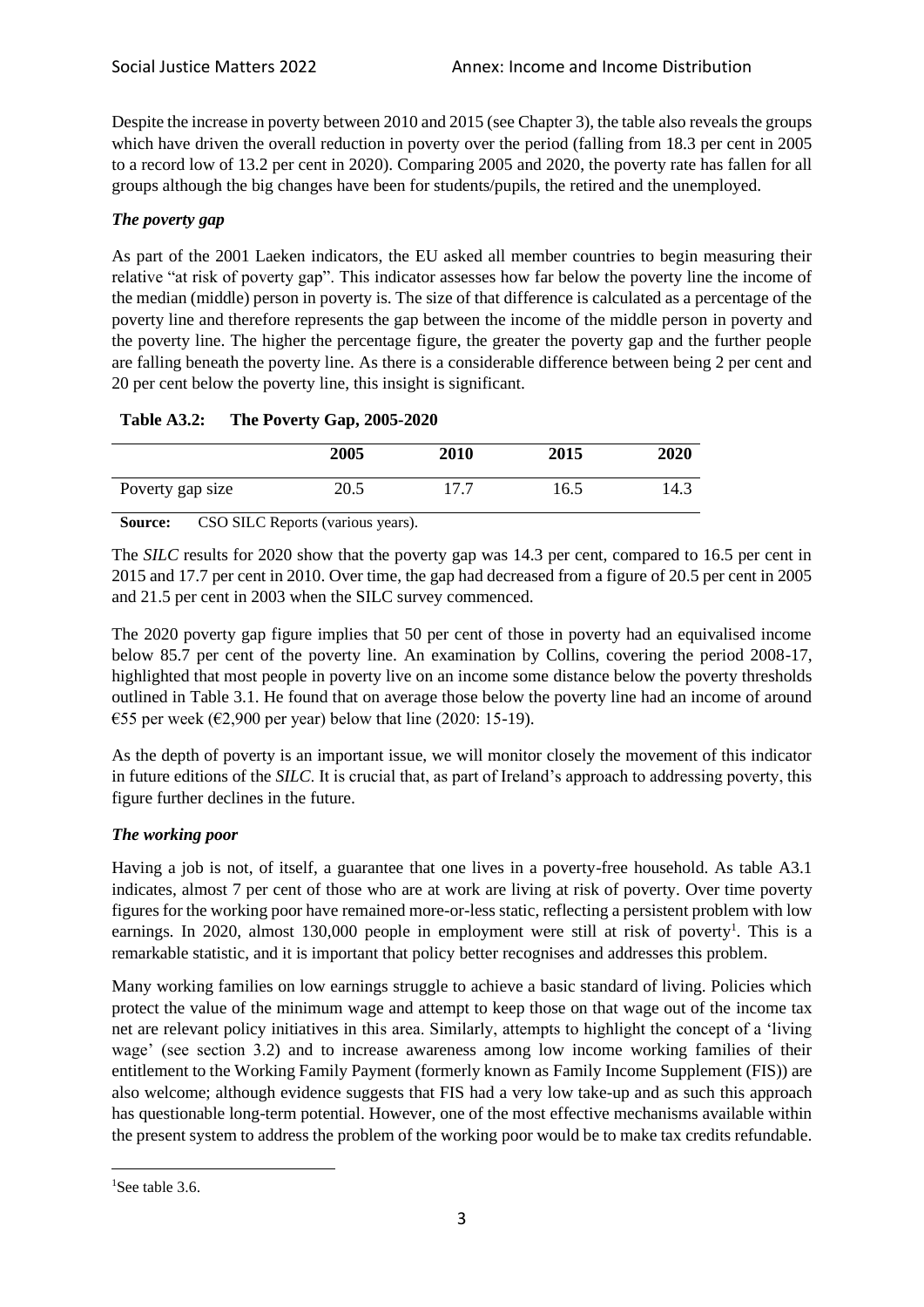We have addressed this proposal in Chapter 4 of this review.

A report from Collins (2017) provided new insights into the scale and composition of low pay in Ireland. It established that 25 per cent of employees (almost 345,000) earned less than the (then) Living Wage of  $E11.45$  per hour. The paper found that low pay was most common among: female workers; young workers; those in retail, hotels and security sectors; single parents; and those on temporary contracts. Looking at the household level, the paper also found that a higher proportion of low paid employees are living in households that struggle financially, borrow for day to day living costs, and experience deprivation.

## *Child poverty*

Children are one of the most vulnerable groups in any society. Consequently, the issue of child poverty deserves particular attention. Child poverty is measured as the proportion of all children aged 17 years or younger that live in households with an income below the 60 per cent of median income poverty line. The 2020 *SILC* survey indicates that 15.9 per cent of this group were at risk of poverty.

**Table A3.3: Child Poverty – % Risk of Poverty Among Children in Ireland**

|                    | 2005 | 2010 | 2015 | 2020 |
|--------------------|------|------|------|------|
| Children, 0-17 yrs | 22.9 | 18.4 | 18.4 | 15.9 |

**Source:** CSO online database.

Translating the data in table A3.3 into numbers of children implies that in 2020 around 205,000 children lived in households that were experiencing poverty<sup>2</sup>. The scale of this statistic is alarming, and this situation is not acceptable. Furthermore, the fact that such a large proportion of our children are living below the poverty line has obvious implications for the education system, for the success of these children within it, for their employment prospects in the future, and for Ireland's social and economic performance in the long-term.

Child benefit remains a key route to tackling child poverty and is of particular value to those families on the lowest incomes. Similarly, it is a very effective component in any strategy to improve equality and childcare.

# *Older people*

According to the CSO's 2016 *Census Results* there were 637,567 people aged over 65 years in Ireland in 2016. The CSO noted that this age group experienced the largest increase in the population since the previous Census in 2011. Of those in this age group, more than a quarter live alone, comprising almost 98,000 women and 59,000 men (CSO, 2017). When poverty is analysed by age group the 2020, figures show that 8.6 per cent of those aged above 65 years live in relative income poverty.

Among all those in poverty, the retired have experienced the greatest volatility in their poverty risk rates. As table A3.4 shows, in 1994 some 5.9 per cent of this group were classified as poor; by 1998 the figure had risen to 32.9 per cent and in 2001 it peaked at 44.1 per cent. The most recent data record relatively stable poverty rate, of almost one in ten pensioners, with the reduction over the last decade driven by increases in old age pension payments. While these decreases are welcome, it remains a concern that so many of this county's senior citizens are living on so little.

<sup>&</sup>lt;sup>2</sup>See table 3.6.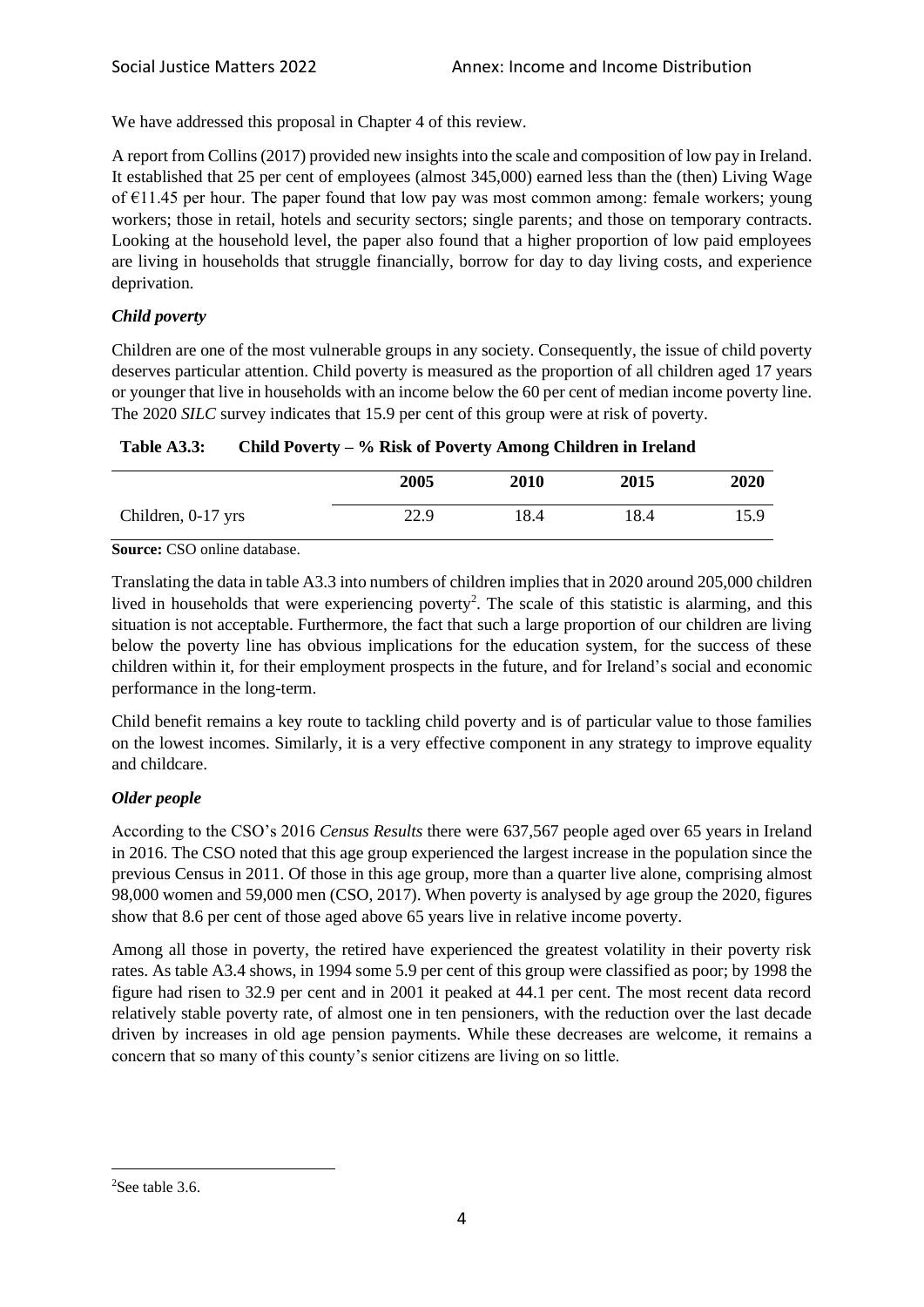| $\mu$ and $\mu$ and $\mu$ and $\mu$ and $\mu$ and $\mu$ |      |      |      |      |      |      |      |
|---------------------------------------------------------|------|------|------|------|------|------|------|
|                                                         | 1994 | 1998 | 2001 | 2005 | 2010 | 2015 | 2020 |
| Aged $65 +$                                             | 5.9  | 32.9 | 44.1 | 19.4 | 8.7  | 10.6 | 8.6  |

#### **Table A3.4: Percentage of Older People (65yrs+) Below the 60 Per Cent Median Income Poverty Line, 1994-2020**

**Source:** Whelan et al (2003: 28) and CSO online database.

#### *The Ill /People with a Disability*

As table A3.1 shows, those not employed due to a long-term illness or a disability are one of the groups at highest risk of poverty with almost three in every ten of this group (34 per cent) classified in this category. Much like the experience of Ireland's older people, the situation of this group has varied significantly over the last two decades. The group's risk of poverty climbed from approximately three out of every ten persons in 1994 (29.5 per cent) to over six out of every ten in 2001 (66.5 per cent) before decreasing to approximately two out of every ten in the period 2008-2014. The most recent figures, for 2015-2020, mark another notable increase.

As with other welfare dependent groups, these fluctuations parallel a period where policy first let the value of payments fall behind wage growth, before ultimately increasing them to catch-up.

Overall, although those not at work due to illness or a disability only account for a small proportion of those in poverty, their experience of poverty is high. Furthermore, given the nature of this group *Social Justice Ireland* believes there is an on-going need for targeted policies to assist them. These include job creation, retraining (see Chapter 5 on work) and further increases in social welfare supports.

There is also a very strong case to be made for introducing a non-means tested cost of disability allowance and we welcome recent moves to give greater policy consideration to this issue. A recent report by Indecon (2021), commissioned by the Department of Social Protection, entitled *The Cost of Disability in Ireland* provides an estimate of the overall average annual cost of disability for Ireland. The report estimated that this ranges from  $\epsilon$ 9,482 to  $\epsilon$ 11,734 per annum ( $\epsilon$ 180- $\epsilon$ 225 per week) with the cost estimated related to the severity of limitation and the type of disability. These estimates are outlined in Table A3.5. The report stresses how these estimates are averages across populations of individuals with potentially different needs, different circumstances and different costs. In the context of how policy should respond to these costs, the Indecon report notes that "there is a need for the state to provide supports to individuals with disabilities via a range of supports including income supplements, needs assessed grants and direct service provision" (Indecon, 2021: 115).

*Social Justice Ireland* believes that these new cost of disability estimates highlight the need for a comprehensive policy response. Further investment in disability services and grants are essential, and so too is the provision of a weekly cost of disability payment. The latter proposal, which has been advocated by the Disability Federation of Ireland (DFI), would provide an extra weekly payment to somebody living with a disability (calculated on the basis of the severity of their disability). It seems only logical that if people with a disability are to be equal participants in society, the extra costs generated by their disability should not be borne by them alone. Society at large should act to level the playing field by covering those extra but ordinary costs.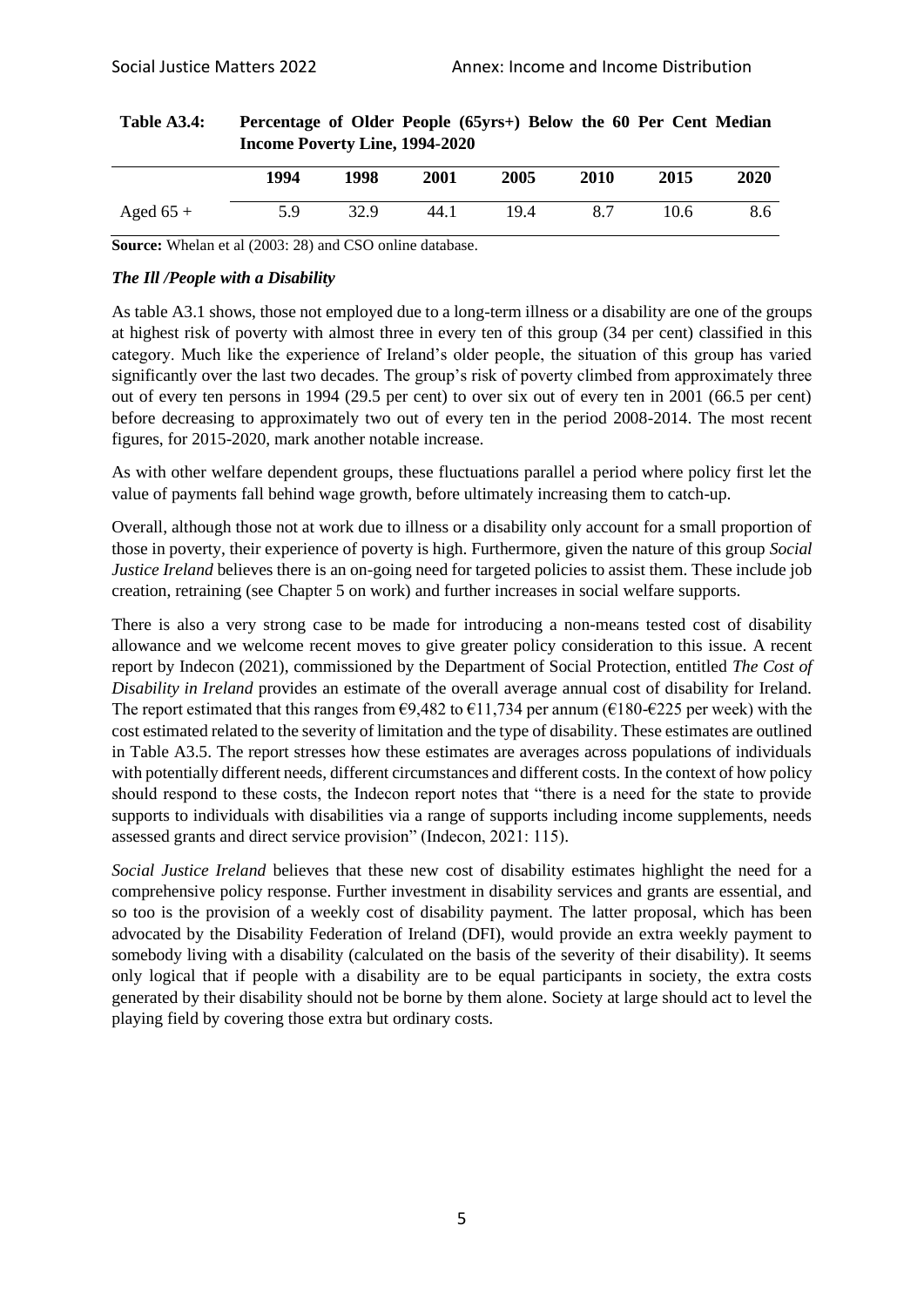|                                                                                         | Lower-<br><b>Bound</b> | <b>Upper-</b><br><b>Bound</b> |
|-----------------------------------------------------------------------------------------|------------------------|-------------------------------|
| <b>Average Cost of Disability - all types, all severities</b>                           | 9,482                  | 11,734                        |
|                                                                                         |                        |                               |
| <b>Average Cost of Disability - by limitation</b>                                       |                        |                               |
| <b>Severely Limited</b>                                                                 | 13,159                 | 16,284                        |
| Limited                                                                                 | 8,525                  | 11,579                        |
|                                                                                         |                        |                               |
| <b>By Disability Type</b>                                                               |                        |                               |
| Blindness or a serious vision impairment                                                | 10,997                 | 13,609                        |
| Deafness or serious hearing loss                                                        | 10,119                 | 12,523                        |
| Difficulty with basic activities like walking, stairs, reaching,<br>lifting or carrying | 10,756                 | 13,311                        |
| An intellectual disability                                                              | 10,592                 | 13,107                        |
| A developmental disability like autism or ADHD                                          | 11,659                 | 14,428                        |
| A difficulty with learning, remembering or concentrating                                | 11,045                 | 13,669                        |
| A mental health, psychological or emotional condition or<br>issue                       | 10,708                 | 13,251                        |
| Digestive disorder (e.g.Crohn's disease or bowel problems)                              | 11,966                 | 14,809                        |
| A difficulty with pain breathing or other chronic<br>illness/condition                  | 11,179                 | 13,835                        |
| Any other chronic illness or condition                                                  | 11,187                 | 13,844                        |

# **Table A3.5: Average Additional Costs of Disability, € per year**

**Source:** Indecon (2021: 116)

# *Poverty and education*

The *SILC* results provide an interesting insight into the relationship between poverty and completed education levels. Table A3.6 reports the risk of poverty by completed education level and shows, as might be expected, that the risk of living on a low income is strongly related to low completed education levels. These figures underscore the relevance of continuing to address the issues of education disadvantage and early-school leaving (see Chapter 8). Government education policy should ensure that these high-risk groups are reduced. The table also suggests that when targeting anti-poverty initiatives, a large proportion should be aimed at those with low education levels, including those with low levels of literacy<sup>3</sup>.

<sup>&</sup>lt;sup>3</sup>We address the issues of unemployment and completed education levels in Chapter 5 and adult literacy in Chapter 8.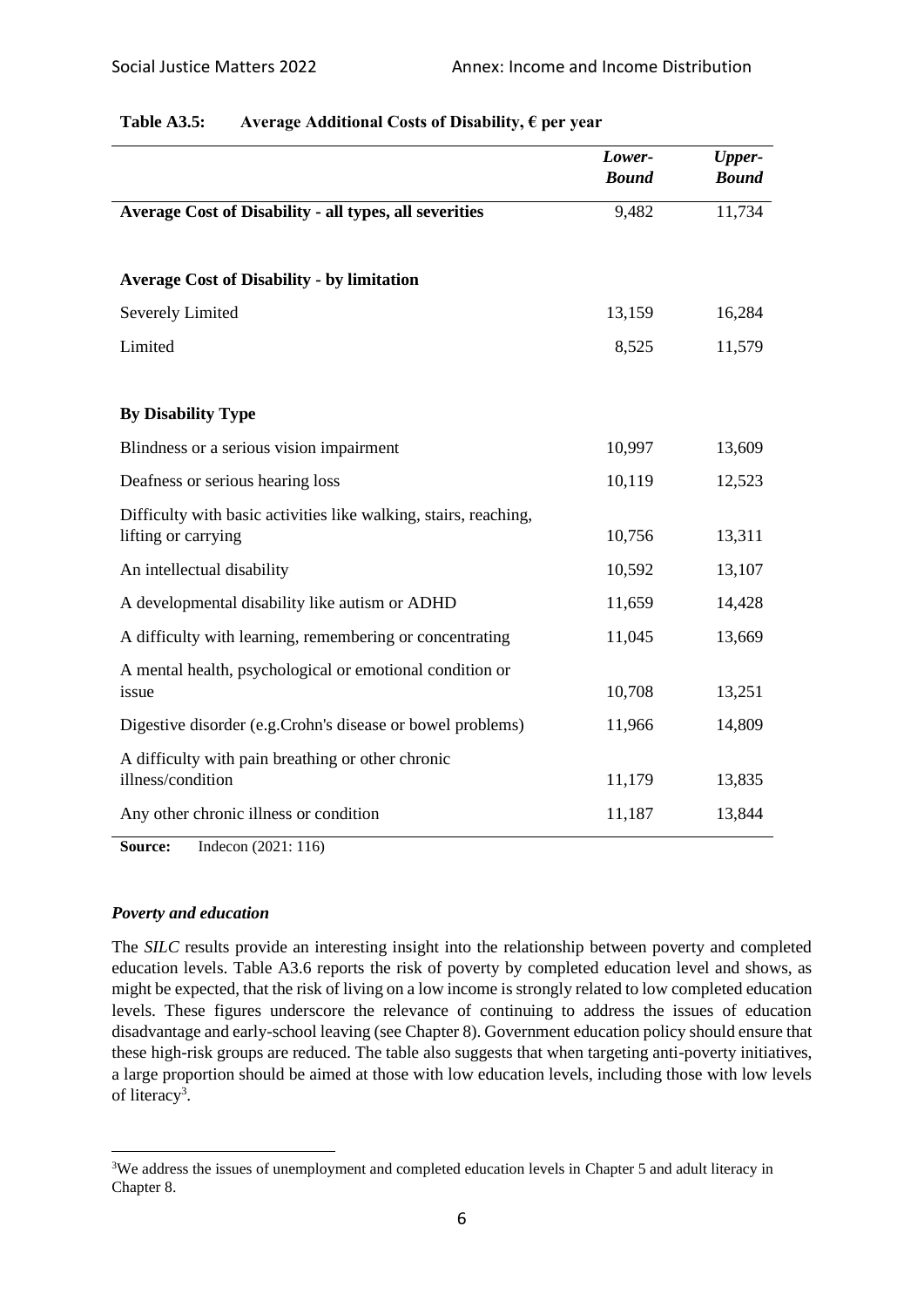|                              | 2005 | 2010 | 2015 | 2020 |
|------------------------------|------|------|------|------|
| Primary or below             | 29.0 | 16.3 | 22.7 | 16.8 |
| Lower secondary              | 22.5 | 18.2 | 22.6 | 19.0 |
| <b>Upper secondary</b>       | 15.8 | 14.4 | 19.4 | 14.5 |
| Post leaving certificate     | 10.2 | 12.2 | 15.8 | 14.8 |
| Third level non-degree       | 8.0  | 7.3  | 9.1  | 11.3 |
| Third level degree or higher | 5.0  | 6.7  | 5.1  | 6.3  |
| <b>Total Population</b>      | 18.3 | 14.7 | 16.3 | 13.2 |

| Table A3.6: | Risk of Poverty Among all Persons Aged 16yrs+ by Completed |  |  |
|-------------|------------------------------------------------------------|--|--|
|             | <b>Education Level, 2005-2020</b>                          |  |  |

**Source:** CSO online database.

#### *Poverty by region and area*

The availability of poverty estimates by region has been inconsistent over recent years. The most recent SILC results provide a breakdown using three regional classifications but discontinued the provision of data for the eight regional classifications used in recent years (Dublin, Mid-West, South-East etc). Given the relevance of spatial issues to the assessment of progress and societal fairness, we regret this dilution of the evidence available for policy making. The available data, presented in table A3.7, suggests an uneven national distribution of poverty. Using the latest results, the *SILC* survey found that poverty levels are below the national average in the Eastern and Midlands region and above average in the other two regions. The highest rates are in the Northern and Western region, and area corresponding to counties along the border (Donegal, Sligo, Leitrim, Cavan and Monaghan) plus Galway, Mayo and Roscommon. The table also reports that the risk of poverty is higher in urban areas compared to rural areas. In 2020 the risk of poverty in rural Ireland was 0.8 percentage points lower than in urban Ireland with at risk rates of 12.8 per cent and 13.4 per cent respectively.

|                         | 2005 | 2010 | 2015 | 2020 |
|-------------------------|------|------|------|------|
| Northern and Western    | n/a  | n/a  | n/a  | 19.9 |
| Southern                | n/a  | n/a  | n/a  | 15.0 |
| Eastern and Midland     | n/a  | n/a  | n/a  | 9.8  |
|                         |      |      |      |      |
| Urban areas             | 15.9 | 12.5 | 15.3 | 13.4 |
| Rural areas             | 22.2 | 18.1 | 18.3 | 12.8 |
| <b>Total Population</b> | 18.3 | 14.7 | 16.3 | 13.2 |

| Table A3.7: | Risk of Poverty by Region and Area, 2005-2020 |
|-------------|-----------------------------------------------|
|-------------|-----------------------------------------------|

**Source:** CSO online database.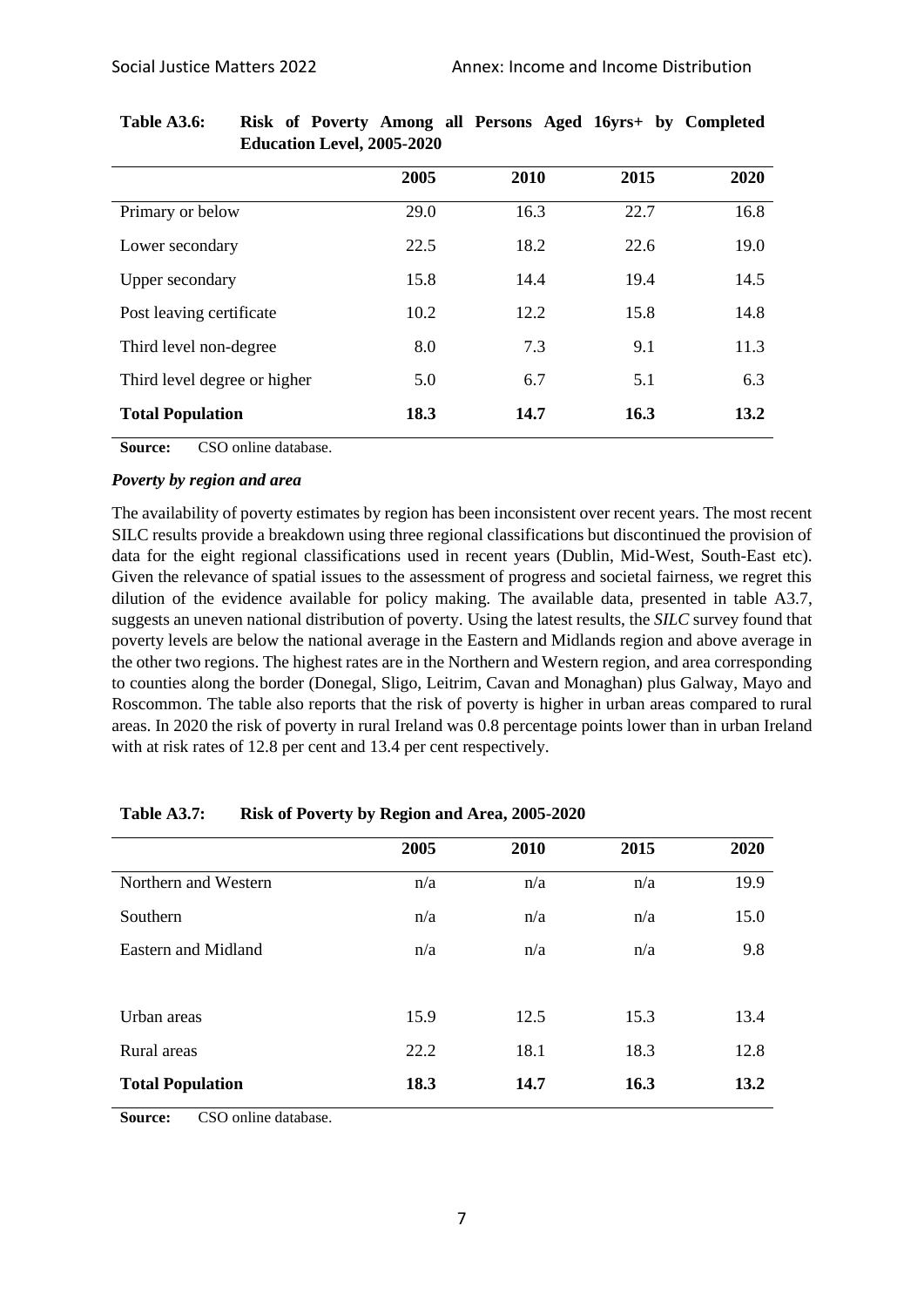# **The incidence of poverty**

Figures detailing the incidence of poverty reveal the proportion of all those in poverty that belong to particular groups in Irish society. Tables A3.8 and A3.9 report all those below the 60 per cent of median income poverty line, classifying them by their principal economic status (i.e. the main thing people do). The first table examines the population as a whole, including children, while the second table focuses exclusively on adults.

|                           | 2012  | 2015  | 2018  | 2020  |
|---------------------------|-------|-------|-------|-------|
| Employed                  | 12.2  | 13.7  | 16.1  | 20.2  |
| Unemployed                | 19.2  | 14.2  | 12.7  | 9.9   |
| Retired                   | 5.9   | 7.3   | 9.5   | 7.8   |
| Ill/Disabled              | 7.3   | 8.4   | 12.3  | 13.3  |
| Student/pupil             | 14.2  | 15.4  | 12.0  | 10.7  |
| Fulfilling domestic tasks | 15.5  | 14.8  | 12.2  | 8.4   |
| Children (under 16 yrs)   | 23.8  | 24.3  | 23.7  | 27.3  |
| Other                     | 1.9   | 1.9   | 1.5   | 2.4   |
| <b>Total</b>              | 100.0 | 100.0 | 100.0 | 100.0 |

### **Table A3.8: Incidence of Persons Below 60% of Median Income by Principal Economic Status, 2012-2020**

**Source:** CSO SILC Reports (various years).

Table A3.8 shows that in 2020, the largest group of the population who are poor, accounting for 27 per cent of the total, were children. The second largest group are those at work (20.2 per cent) while the third largest group are those who are unable to work due to long standing health problems and disabilities (13.3 per cent). Of all those who are poor, 30 per cent were in the labour force and the remainder were outside the labour market.

Table A3.9 looks at adults only and provides a more informed assessment of the nature of poverty. This is an important perspective as in general children depend on adults for their upbringing and support. Irrespective of how policy interventions are structured, it is through adults that any attempts to reduce the number of children in poverty must be directed. The table shows that in 2020 three in ten of Ireland's adults with an income below the poverty line were employed. Overall, 44 per cent of adults at risk of poverty in Ireland were associated with the labour market.

The incidence of being at risk of poverty amongst those in employment is particularly alarming. Many people in this group do not benefit from Budget changes in welfare or income tax. They would be the main beneficiaries of any move to make the two main income tax credits refundable, a topic addressed in Chapter 4.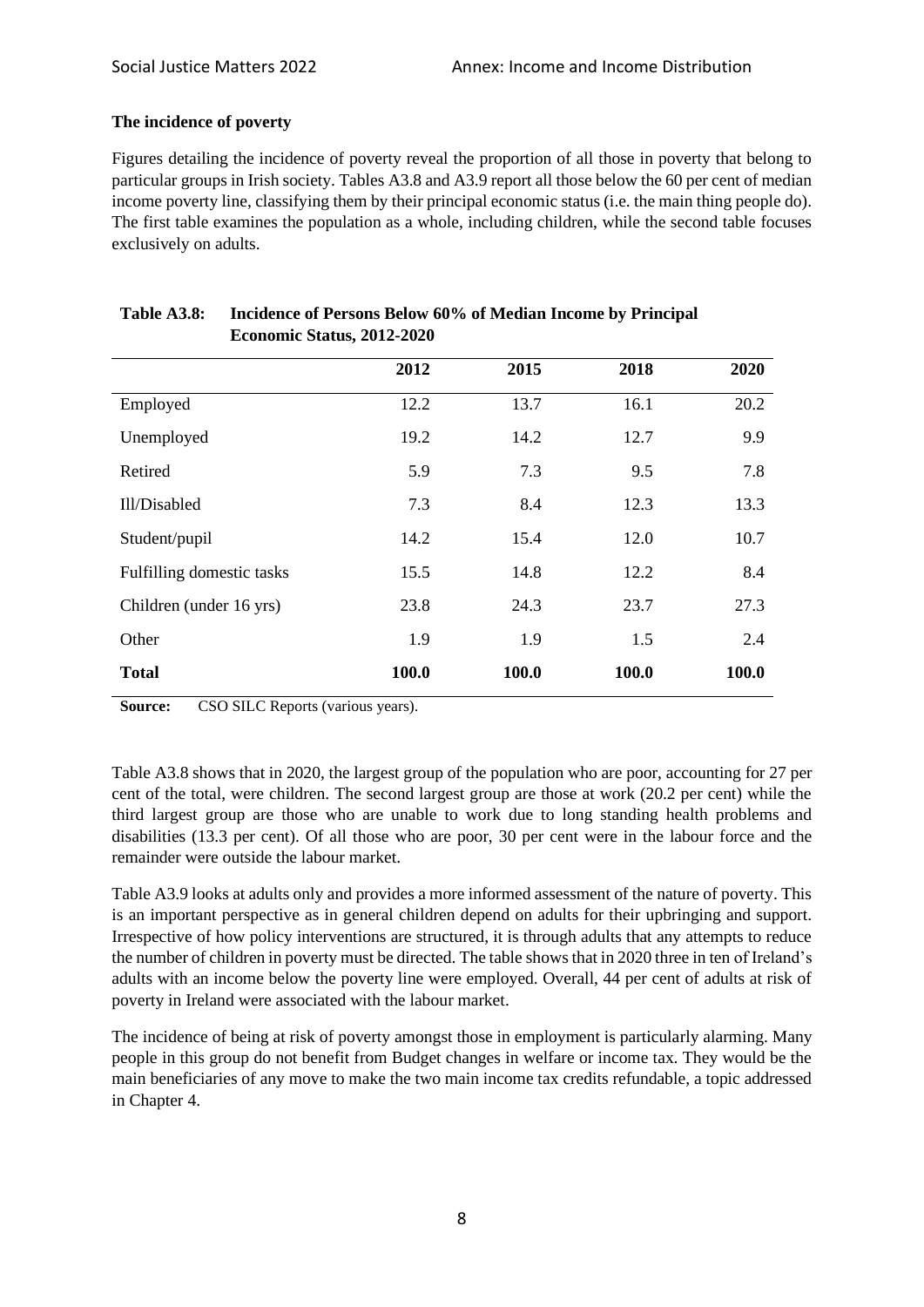|                              | 2012  | 2015  | 2018  | 2020  |
|------------------------------|-------|-------|-------|-------|
| Employed                     | 17.4  | 19.5  | 22.8  | 29.6  |
| Unemployed                   | 27.4  | 20.2  | 18.0  | 14.5  |
| Retired                      | 8.4   | 10.4  | 13.4  | 11.4  |
| Ill/Disabled                 | 10.4  | 11.9  | 17.4  | 19.5  |
| Student $(18 \text{ yrs} +)$ | 11.6  | 14.3  | 9.1   | 9.1   |
| Fulfilling domestic tasks    | 22.1  | 21.0  | 17.3  | 12.3  |
| Other                        | 2.7   | 2.7   | 2.1   | 3.5   |
| <b>Total</b>                 | 100.0 | 100.0 | 100.0 | 100.0 |

## **Table A3.9: Incidence of Adults (18yrs+) Below 60% of Median Income by Principal Economic Status, 2012-2020**

**Source:** CSO SILC Reports (various years).

### **Deprivation: food and fuel poverty**

Chapter 3 outlines recent data from the *SILC* survey on deprivation. To accompany this, we examine two further areas of deprivation associated with food poverty and fuel poverty.

# *Food poverty*

While there is no national definition or measure of food poverty, a number of reports have examined it and its impact. A 2004 report entitled *Food Poverty and Policy* considered food poverty as "the inability to access a nutritionally adequate diet and the related impacts on health, culture and social participation" (Society of St. Vincent de Paul et al, 2004). That report, and a later study entitled *Food on a Low Income*  (Safefood 2011), reached similar conclusions and found that the experience of food poverty among poor people was that they: eat less well compared to better off groups; have difficulties accessing a variety of nutritionally balanced good quality and affordable foodstuffs; spend a greater proportion of their weekly income on food; and may know what is healthy but are restricted by a lack of financial resources to purchase and consume it.

Carney and Maitre (2012) returned to this issue and used the 2010 *SILC* data to construct a measure of food poverty based on the collected deprivation data. They measured food poverty and profiled those at risk of food poverty using three deprivation measures: (i) inability to afford a meal with meat or vegetarian equivalent every second day; (ii) inability to afford a roast or vegetarian equivalent once a week; (iii) whether during the last fortnight there was at least one day when the respondent did not have a substantial meal due to lack of money. An individual who experienced one of these deprivation measures was counted as being in food poverty (2012: 11-12, 19). The CSO now update this indicator as part of their publications on Ireland's performance on the Sustainable Development Goals (SDGs). Indicator 2.1.2 measures the *Prevalence of Moderate or Severe Food Insecurity in the Population* using this deprivation-based indicator. Table A3.10 presents the latest published results and show that 8 per cent of the population experience food poverty, or food insecurity (to use the UN SDG phrasing). This represents approximately 380,000 people. The rate has fallen over time from a peak of 13.2 per cent in 2014.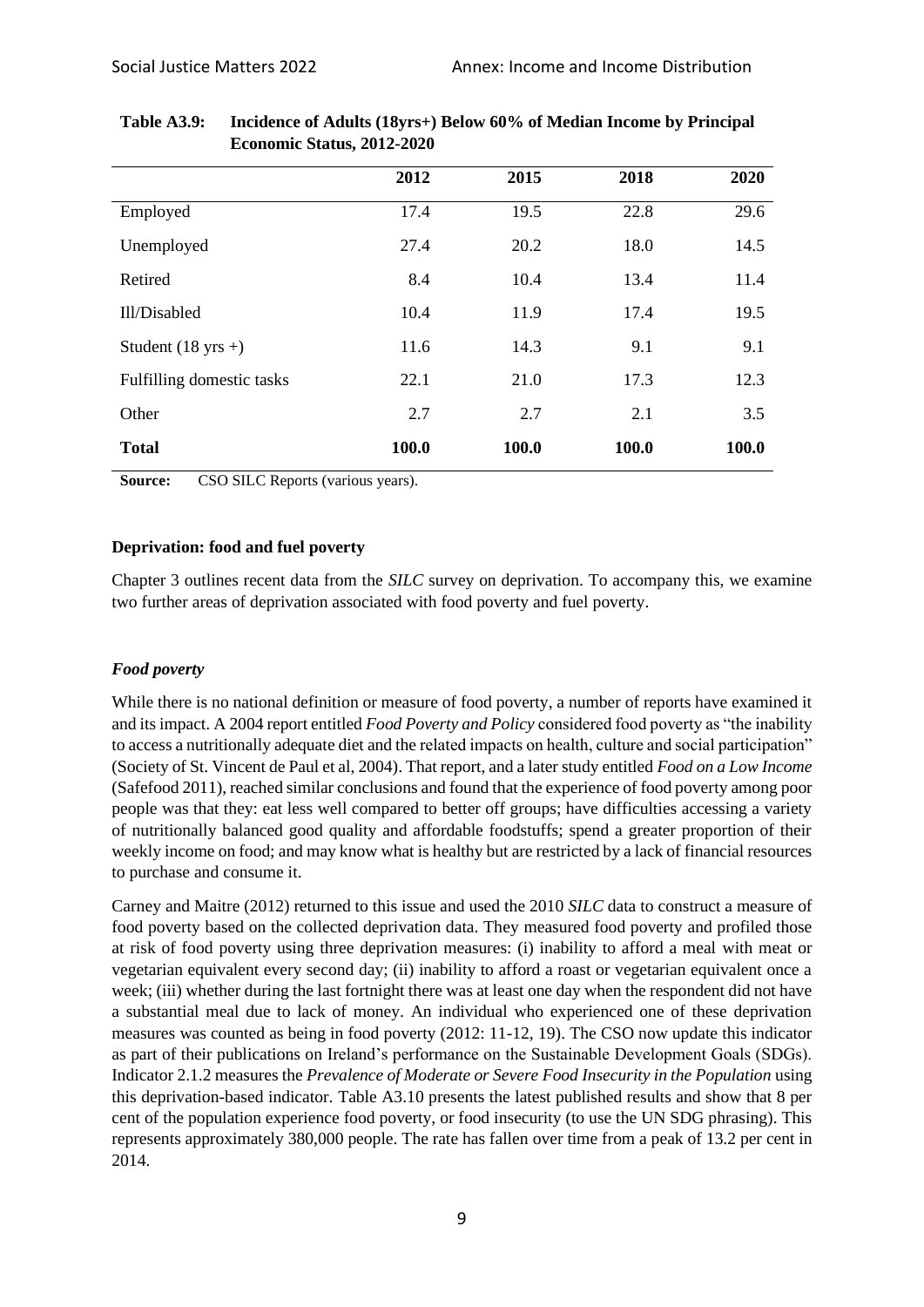|                      | 2012 | 2013 | 2014 | 2015 | 2016        | 2017 | 2018 |
|----------------------|------|------|------|------|-------------|------|------|
| Eastern and Midland  | 14.5 | 14.5 | 13.9 | 12.6 | 10.1        | 9.0  | 8.8  |
| Northern and Western | 8.8  | 10.5 | 11.6 | 10.5 | 9.3         | 7.5  | 5.3  |
| Southern             | 12.3 | 13.2 | 13.2 | 14.2 | 10.2        | 10.2 | 8.4  |
| <b>State</b>         | 12.7 | 13.3 | 13.2 | 12.8 | <b>10.0</b> | 9.1  | 8.0  |

**Table A3.10: Percentage of the Population experiencing Food Insecurity**

**Source:** CSO SDG report, 2019.

Carney and Maitre's examination for 2010 found that one in ten of the population experienced at least one of the food poverty/deprivation indicators; approximately 450,000 people. They found that those most at risk of food poverty are households in the bottom 20 per cent of the income distribution, households where the head of household is unemployed or ill/disabled, households who rent at less than the market rent (often social housing), lone parents, and households with three adults and children (2012: 29, 38-39).

Results from the 2014 *Irish Health Behaviour in School-aged Children (HBSC) survey* found that one in five children (22 per cent) go to school or bed hungry because there is no food at home (Gavin et al, 2015).

The results of these studies point towards the reality that many households face making ends meet, given their limited income and challenging living conditions in Ireland today. They also underscore the need for added attention to the issue of food poverty.

#### *Fuel poverty*

Deprivation of heat in the home, often also referred to as fuel poverty, is another area of deprivation that has received attention in recent times. A 2007 policy paper from the Institute for Public Health (IPH) entitled *Fuel Poverty and Health* highlighted the sizeable direct and indirect effects on health of fuel poverty. Overall the IPH found that the levels of fuel poverty in Ireland remain "unacceptably high" and that they are responsible for "among the highest levels of excess winter mortality in Europe, with an estimated 2,800 excess deaths on the island over the winter months" (2007:7). They also highlighted the strong links between low income, unemployment and fuel poverty with single person households and households headed by lone parents and pensioners found to be at highest risk. Similarly, the policy paper shows that older people are more likely to experience fuel poverty due to lower standards of housing coupled with lower incomes.

Subsequently, the Society of St Vincent de Paul's (SVP) has defined energy poverty as the inability to attain an acceptable level of heating and other energy services in the home due to a combination of three factors: income, energy price, and energy efficiency of the dwelling. The 2020 *SILC* study found that 9.3 per cent of individuals were without heating at some stage in that year; a figure which is 21.4 per cent for those in poverty (see table 3.11). The SILC data also indicate that these fuel poverty experiences are increasing over time. Given the recent dramatic increases in energy prices, and the expectation that these increases will remain for some time, there is a worrying potential for a significant increase in fuel poverty in 2022/23.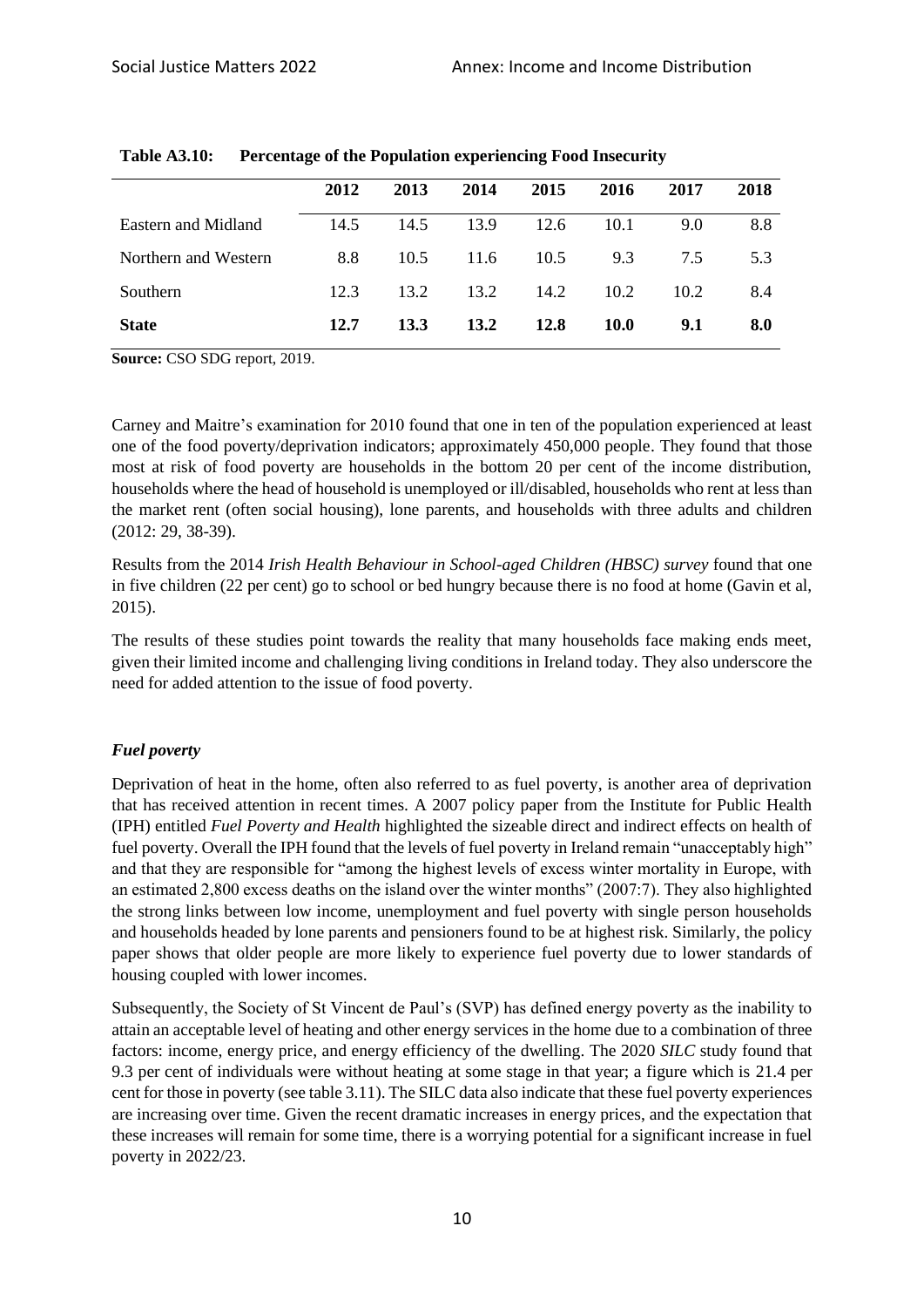The SVP points out that households in receipt of energy-related welfare supports account for less than half of the estimated energy poor households and over time these payments have been cut while fuel prices and carbon taxes have increased. Clearly, welfare payments need to address energy poverty. Other proposals made by the SVP include detailed initiatives on issues such as: the prevention of disconnections; investing in efficiency measures in housing; education and public awareness to promote energy saving; and the compensation of Ireland's poorest households for the existing carbon tax<sup>4</sup>.

*Social Justice Ireland* welcomed the publication of an Energy Poverty Strategy by Government in 2016. The strategy was accompanied by a study, from Element Energy, which estimated that 30 per cent of Irish households lived in fuel poverty. While Government have made some inroads in addressing lowincome household energy issues through funding a local authority retrofitting campaign, progress to date has been limited given the scale of the problem and its implication for the health and wellbeing of many low-income families. Clearly, addressing this issue, like all issues associated with poverty and deprivation, requires a multi-faceted approach. The proposals presented by the SVP should form the core of achieving success with any current or future fuel poverty strategy.

# **The experience of poverty: Minimum Income Standards**

A 2012 research report from the Vincentian Partnership for Social Justice (VPSJ) and Trinity College Dublin cast new light on the challenges faced by people living on low incomes in Ireland (Collins et al, 2012). Entitled *A Minimum Income Standard for Ireland*, the research established the cost of a minimum essential standard of living for individuals and households across the entire lifecycle, from children to pensioners. Subsequently the study calculated the minimum income households required to be able to afford this standard of living. The data in this report has been updated annually by the VPSJ and published on their website<sup>5</sup>.

A minimum essential standard of living is defined as one which meets a person's physical, psychological and social needs. To establish this figure, the research adopted a consensual budget standards approach whereby representative focus groups established budgets on the basis of a household's minimum needs, rather than wants. These budgets, spanning over 2,000 goods, were developed for 16 areas of expenditure including: food, clothing, personal care, health-related costs, household goods, household services, communication, social inclusion and participation, education, transport, household fuel, personal costs, childcare, insurance, housing, savings, and contingencies. These budgets were then benchmarked for their nutritional and energy content, to ensure they were sufficient to provide appropriate nutrition and heat for families, and priced.

The study establishes the weekly cost of a minimum essential standard of living for five household types. These included: a single person of working age living alone; a two-parent household with two children; a single parent household with two children; a pensioner couple; and a female pensioner living alone. Within these household categories, the analysis distinguishes between the expenditure for urban and rural households and between those whose members are unemployed or working, either part-time or full-time. The study also established the expenditure needs of a child and how these change across childhood.

Table A3.11 summarises the most recent update of these numbers following Budget 2022 (October 2021). Looking at a set of welfare dependent households, the study found that when the weekly income of these households is compared to the weekly expenditure required to experience a basic standard of living, three of the six household types received an inadequate income. As a result of this shortfall these households have to cut back on the basics to make ends meet (Collins et al, 2012:105-107). The comparison between 2021 and 2022 highlights the impact of price increases and budgetary policy over

<sup>4</sup>We address these issues further in the context of a carbon tax in Chapter 4.

<sup>5</sup> See www.budgeting.ie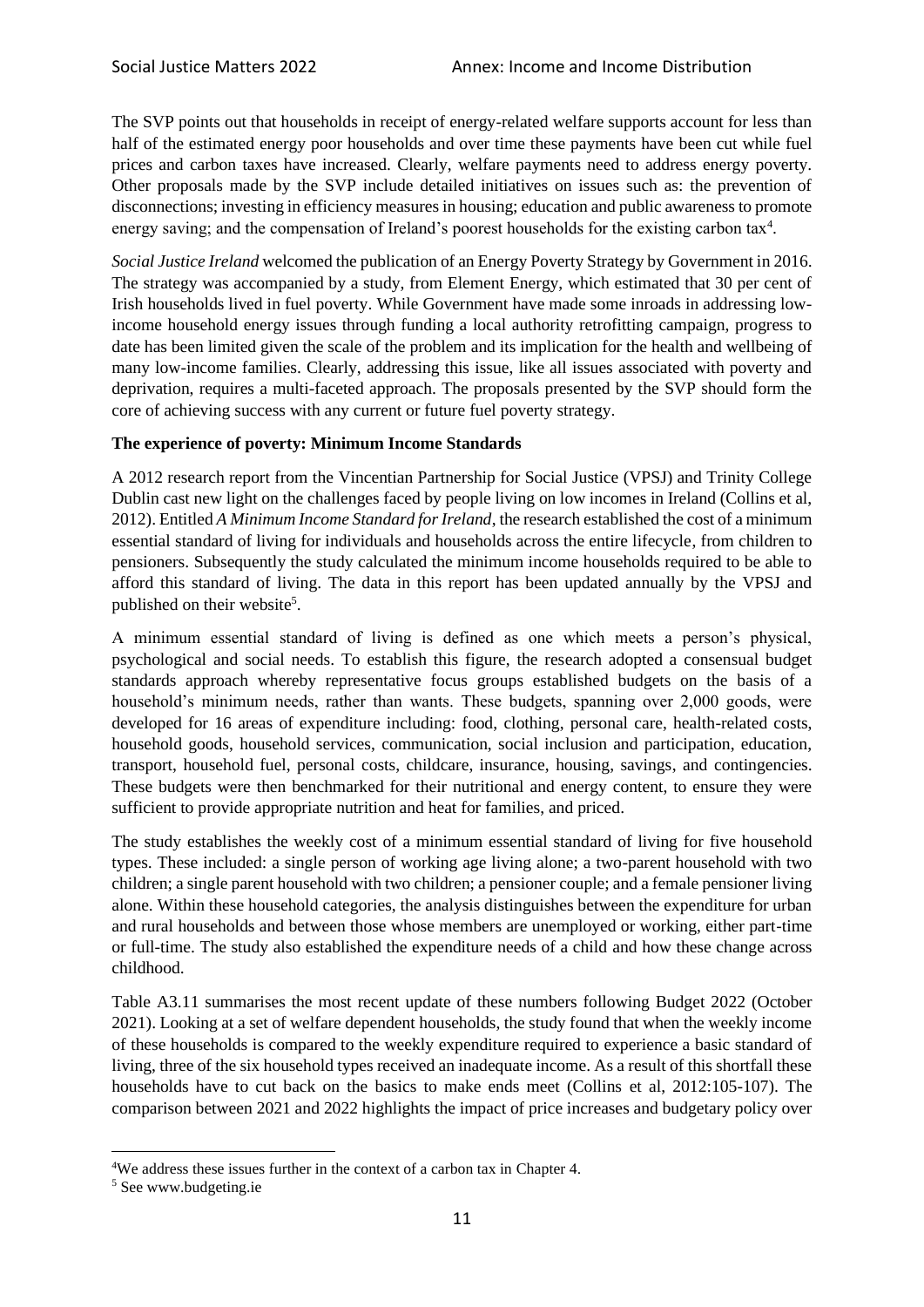that period. For most households the challenges they faced marginally increased as the gap between income and expenditure further widened.

|                   | Selected Welfare Dependent Households ( $\epsilon$ per week) |          |         |                  |               |                  |  |
|-------------------|--------------------------------------------------------------|----------|---------|------------------|---------------|------------------|--|
|                   | 2A<br>2C                                                     | 2A 2C    | 1A 2C   | 1A 2C            |               |                  |  |
|                   | 3 &                                                          | 10 & 15  | 3 & 10  | $10 \&$          | <b>Single</b> | <b>Single</b>    |  |
|                   | 10 yrs                                                       | yrs      | yrs     | $15 \text{ yrs}$ | <b>Adult</b>  | <b>Pensioner</b> |  |
| 2021              |                                                              |          |         |                  |               |                  |  |
| Expenditure       | 485.16                                                       | 572.90   | 368.37  | 456.21           | 251.82        | 256.67           |  |
| Income            | 481.20                                                       | 493.49   | 361.58  | 373.87           | 203.00        | 273.58           |  |
| <b>Difference</b> | $-3.96$                                                      | -79.41   | $-6.79$ | $-82.34$         | $-48.82$      | $+16.91$         |  |
|                   |                                                              |          |         |                  |               |                  |  |
| 2022              |                                                              |          |         |                  |               |                  |  |
| Expenditure       | 499.65                                                       | 589.24   | 380.73  | 470.33           | 259.13        | 266.84           |  |
| Income            | 493.69                                                       | 507.17   | 373.46  | 386.94           | 208.00        | 284.27           |  |
| <b>Difference</b> | $-5.96$                                                      | $-82.07$ | $-7.27$ | $-83.39$         | $-51.13$      | $+17.43$         |  |

| <b>Table A3.11:</b> | <b>Comparisons of Minimum Expenditure Levels with Net Income Levels for</b> |
|---------------------|-----------------------------------------------------------------------------|
|                     | Selected Welfare Dependent Households ( $\epsilon$ per week)                |

**Source:** VPSJ (2021:1).

**Notes:**  $A =$  adults,  $C =$  children. Figures for the current year are projections.

These results, which complement earlier research by the VPSJ (2006, 2010), contain important implications for government policy if poverty is to be eliminated. These include the need to address child poverty, the income levels of adults on social welfare, the 'working poor' issue, and access to services ranging from social housing to fuel for older people and the distribution of resources between urban and rural Ireland<sup>6</sup>.

#### **Europe 2020 Strategy – Risk of Poverty or Social Exclusion**

As part of the *Europe 2020 Strategy*, European governments adopted policies to target these poverty levels and are using as their main benchmark the proportion of the population at risk of poverty or social exclusion. One of the five headline targets for this strategy aimed to lift at least 20 million people out of the risk of poverty or exclusion categories by 2020 (using 2008 as the baseline year).

The indicator has been defined by the European Council on the basis of three indicators: the aforementioned 'at risk of poverty' rate after social transfers; an index of material deprivation<sup>7</sup>; and the percentage of people living in households with very low work intensity<sup>8</sup>. It is calculated as the sum of

<sup>6</sup> Data from these studies are available at www.budgeting.ie

<sup>7</sup> Material deprivation covers indicators relating to economic strain and durables. Severely materially deprived persons have living conditions severely constrained by a lack of resources. They experience at least 4 out of 9 listed deprivations items (Eurostat 2012).

<sup>8</sup> People living in households with very low work intensity are those aged 0-59 living in households where the adults (aged 18-59) worked less than 20 per cent of their total work potential during the past year.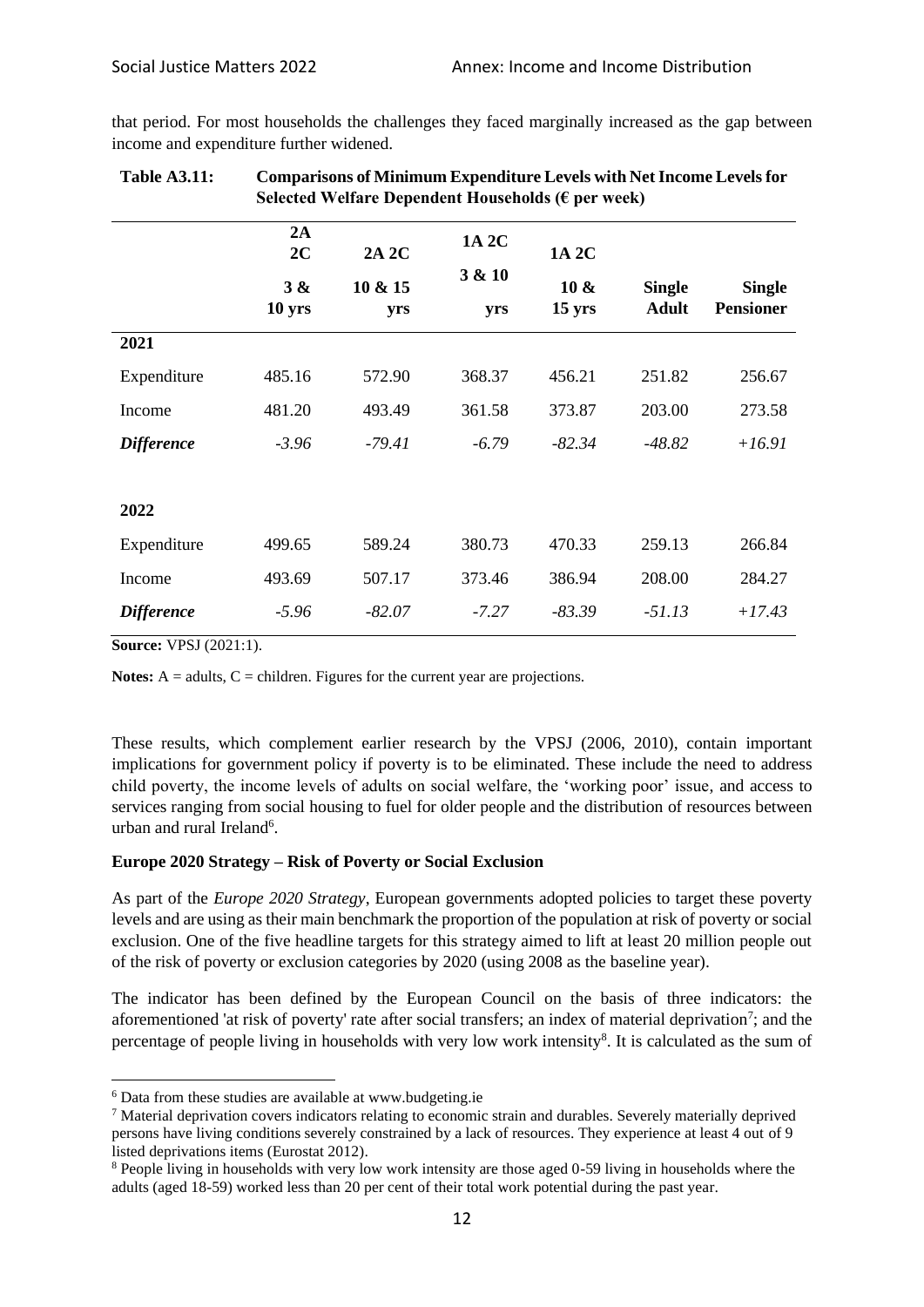persons relative to the national population who are at risk of poverty or severely materially deprived or living in households with very low work intensity, where a person is only counted once even if recorded in more than one indicator<sup>9</sup>.

|                      | 2008    | 2012    | 2016    | 2019    |
|----------------------|---------|---------|---------|---------|
| Ireland % Population | 23.7    | 30.1    | 24.4    | 20.6    |
| Ireland 000s people  | 1,050   | 1,382   | 1,160   | 1,014   |
| EU % Population*     | 23.7    | 24.8    | 23.5    | 21.4    |
| EU 000s people*      | 116,070 | 123,774 | 118,060 | 107,535 |

| <b>Table A3.12:</b> | People at Risk of Poverty or Social Exclusion in Ireland and the EU, |
|---------------------|----------------------------------------------------------------------|
|                     | 2008-2019                                                            |

**Source:** Eurostat online database.

**Notes:** \*EU data for 2008 is for the EU-27 (2007-13) and it is against this figure that the *Europe 2020* target is set; all other EU data is for the EU-28 (including Croatia). Data is not updated to 2020 to avoid the effect of the Covid-19 pandemic.

### **Chart A3.1: Population at Risk of Poverty or Social Exclusion, Ireland 2019**



**Source:** Compiled from Eurostat online database (ilc\_pees01).

Note: Data is not updated to 2020 to avoid the effect of the Covid-19 pandemic.

Table A3.12 summarises the data on this indicator for Europe and chart A3.1 summarises the Irish data, which is for 2019 – we have excluded the 2020 data as it was skewed by the pandemic. While *Social Justice Ireland* regrets that the *Europe 2020* process shifted its indicator focus away from an exclusive

<sup>&</sup>lt;sup>9</sup> See European Commission (2011) for a more detailed explanation of this indicator.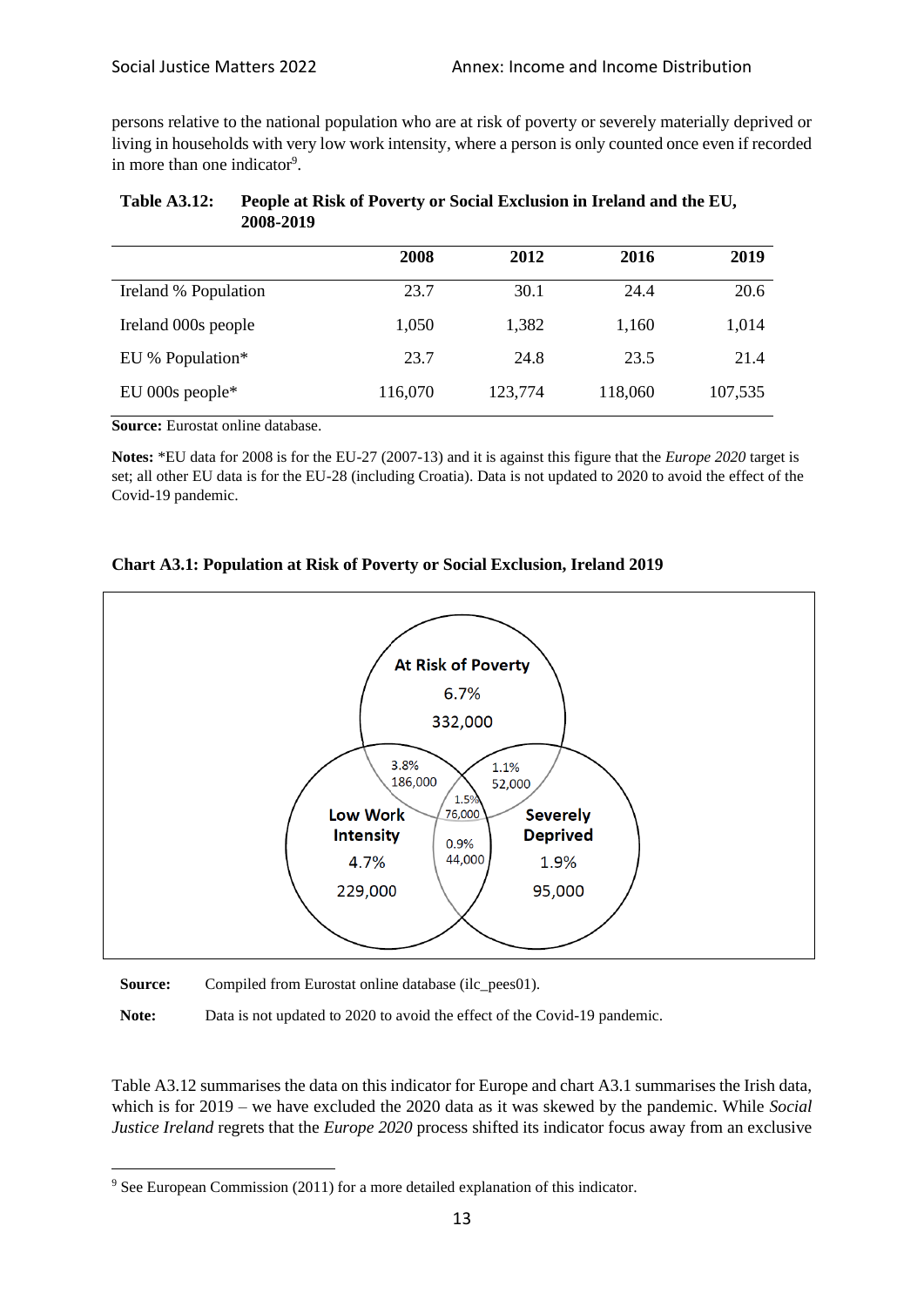concentration on the 'at risk of poverty' rate, we welcome the added attention at a European level to issues regarding poverty, deprivation and joblessness.

Since 2011 *Social Justice Ireland* has published frequent reports analysing how Ireland is performing as regards the *Europe* 2020 goals<sup>10</sup>. What is clear is that the austerity measures and broader policy initiatives which have been pursued in many EU countries have resulted in the erosion of social services and lead to the further exclusion of people who already find themselves on the margins of society. This is in direct contradiction to the inclusive growth focus of the *Europe 2020 Strategy*. This is reflected in the figures in table 3.12 which show that there was limited progress towards this 2020 target.

# **Moving to Persistent Poverty**

*Social Justice Ireland* is committed to using the best and most up-to-date data in its ongoing socioeconomic analysis of Ireland. We believe that to do so is crucial to the emergence of accurate evidencebased policy formation. It also assists in establishing appropriate and justifiable targeting of state resources.

As part of the EU structure of social indicators, Ireland has agreed to produce an indicator of persistent poverty. This indicator measures the proportion of those living below the poverty line in the current year and for two of the three preceding years. It therefore identifies those who have experienced sustained exposure to poverty which is seen to harm their quality of life seriously and to increase levels of deprivation.

To date the Irish *SILC* survey has not produced any detailed results and breakdowns for this measure. We regret the unavailability of this data and note that there remain some sampling and technical issues impeding its annual publication.

*Social Justice Ireland* believes that this data should be used as the primary basis for setting poverty targets and monitoring changes in poverty status. Existing measures of relative and consistent poverty should be maintained as secondary indicators. If there are impediments to the annual production of this indicator, they should be addressed and the SILC sample augmented if required. A measure of persistent poverty is long overdue and a crucial missing piece in society's knowledge of households and individuals on low income.

# **Ireland's income distribution: trends from 1987-2020**

The results of studies by Collins and Kavanagh (1998, 2006), Collins (2013) and CSO income figures provide a useful insight into the pattern of Ireland's income distribution over almost three decades. Table A3.13 combines the results from these studies and reflects the distribution of household income in Ireland as tracked by five surveys. Overall, across the period 1987-2020 the income distribution is very static.

Using data from the two ends of this period, 1987 and 2020, chart A3.2 examines the change in the income distribution over the intervening years. While a lot changed in Ireland over that period, income distribution did not change significantly; the decile variations are all small. Compared with 1987, only one decile, the top decile, saw its share of the total household income distribution increase. That increase in income share, of +2.5 per cent, came at the expense of small decreases in the income share received by almost all other deciles.

<sup>&</sup>lt;sup>10</sup> See Social Justice Ireland (2021).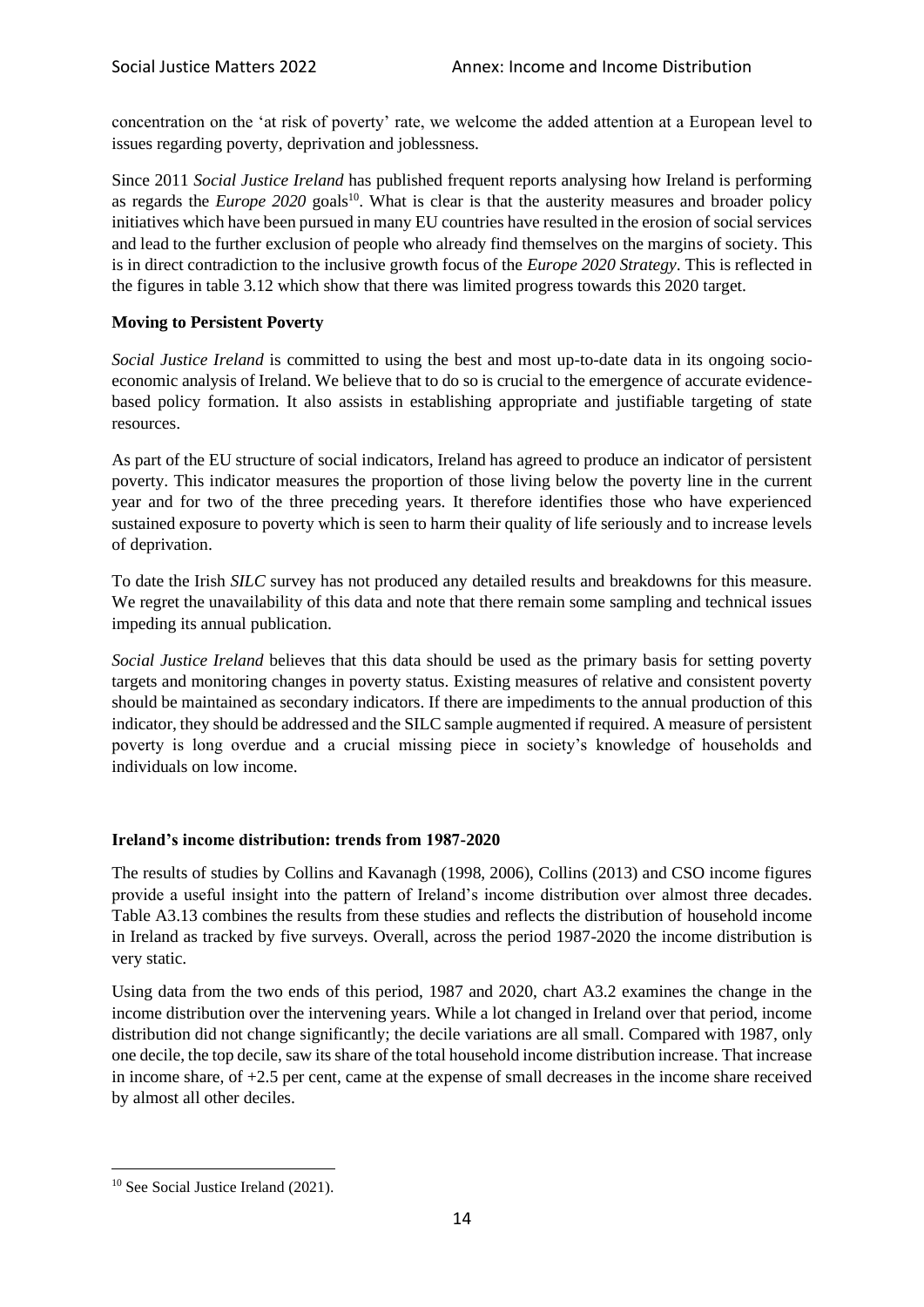| <b>Decile</b>   | 1987                                                           | 1994/95 | 2005   | 2015   | 2020   |  |
|-----------------|----------------------------------------------------------------|---------|--------|--------|--------|--|
| <b>Bottom</b>   | 2.28                                                           | 2.23    | 2.21   | 2.12   | 2.33   |  |
| 2 <sup>nd</sup> | 3.74                                                           | 3.49    | 3.24   | 3.50   | 3.61   |  |
| 3rd             | 5.11                                                           | 4.75    | 4.46   | 5.05   | 5.04   |  |
| 4 <sup>th</sup> | 6.41                                                           | 6.16    | 5.70   | 6.39   | 6.30   |  |
| 5 <sup>th</sup> | 7.71                                                           | 7.63    | 7.31   | 7.68   | 7.60   |  |
| 6 <sup>th</sup> | 9.24                                                           | 9.37    | 9.12   | 9.22   | 9.02   |  |
| 7 <sup>th</sup> | 11.16                                                          | 11.41   | 10.97  | 10.98  | 10.78  |  |
| 8 <sup>th</sup> | 13.39                                                          | 13.64   | 13.23  | 13.31  | 12.70  |  |
| <b>9th</b>      | 16.48                                                          | 16.67   | 16.35  | 16.41  | 15.62  |  |
| <b>Top</b>      | 24.48                                                          | 24.67   | 27.42  | 25.34  | 26.99  |  |
| <b>Total</b>    | 100.00                                                         | 100.00  | 100.00 | 100.00 | 100.00 |  |
| Source:         | Collins and Kavanagh (2006:156) and CSO SILC various editions. |         |        |        |        |  |
|                 |                                                                |         |        |        |        |  |

**Table A3.13: The Distribution of Household Disposable Income, 1987-2020 (%)**

**Note:** Data for 1987, 1994/95 and from the Household Budget Surveys. 2005 onwards from SILC.



**Chart A3.2: Change in Ireland's Household Income Distribution, 1987-2020**

**Source:** Calculated using data from Collins and Kavanagh (2006:156) and CSO (2021).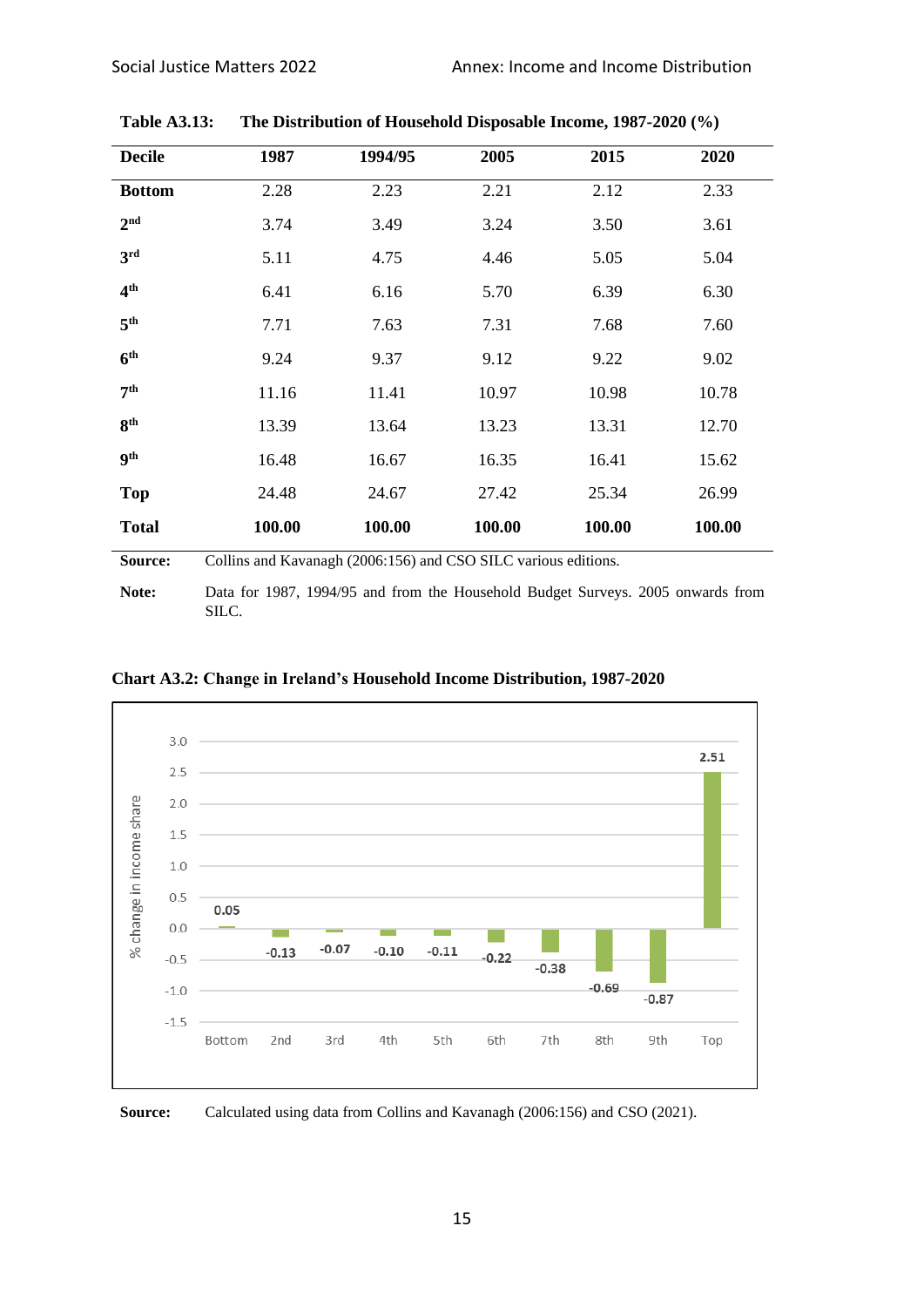### **Benchmarking Social Welfare Payments, 2001-2011**

While Chapter 3 considers the current challenges associated with maintaining an adequate level of social welfare, here we examine the transition to benchmarked social welfare payments. That process centred on three elements: the 2001 *Social Welfare Benchmarking and Indexation Working Group* (SWBIG), the 2002 *National Anti-Poverty Strategy (NAPS) Review* and the *Budgets 2005-2007*.

#### *Social welfare benchmarking and indexation working group*

In its final report the SWBIG agreed that the lowest social welfare rates should be benchmarked. A majority of the working group, which included a director of *Social Justice Ireland*, also agreed that this benchmark should be index-linked to society's standard of living as it grows and that the benchmark should be reached by a definite date. The working group chose Gross Average Industrial Earnings  $(GAIE)$  to be the index to which payments should be linked<sup>11</sup>. The group further urged that provision be made for regular and formal review and monitoring of the range of issues covered in its report. The group expressed the opinion that this could best be accommodated within the structures in place under the NAPS and the *National Action Plan for Social Inclusion* (now combined as *NAPinclusion*). The SWBIG report envisaged that such a mechanism could involve:

- the review of any benchmarks/targets and indexation methodologies adopted by government to ensure that the underlying objectives remain valid and were being met;
- the assessment of such benchmarks/targets and indexation methodologies against the various criteria set out in the group's terms of reference to ensure their continued relevance;
- the assessment of emerging trends in the key areas of concern, e.g. poverty levels, labour market performance, demographic changes, economic performance and competitiveness, and
- identification of gaps in the area of research and assessment of any additional research undertaken in the interim.

#### *National Anti-Poverty Strategy (NAPS) review 2002*

In 2002, the NAPS review set the following as key targets:

*To achieve a rate of €150 per week in 2002 terms for the lowest rates of social welfare to be met by 2007 and the appropriate equivalence level of basic child income support (i.e. Child Benefit and Child Dependent Allowances combined) to be set at 33 per cent to 35 per cent of the minimum adult social welfare payment rate.*

*Social Justice Ireland* and others welcomed this target. It was a major breakthrough in social, economic and philosophical terms. We also welcomed the reaffirmation of this target in *Towards 2016*. That agreement contained a commitment to 'achieving the NAPS target of €150 per week in 2002 terms for lowest social welfare rates by 2007' (2006:52). The target of €150 a week was equivalent to 30 per cent of Gross Average Industrial Earnings (GAIE) in 2002<sup>12</sup>.

<sup>&</sup>lt;sup>11</sup>The group recommended a benchmark of 27 per cent although *Social Justice Ireland* argued for 30 per cent.  $12\text{GAIE}$  is calculated by the CSO on the earnings of all individuals (male and female) working in all industries. The GAIE figure in 2002 was  $\epsilon$ 501.51 and 30 per cent of this figure equals  $\epsilon$ 150.45 (CSO, 2006: 2).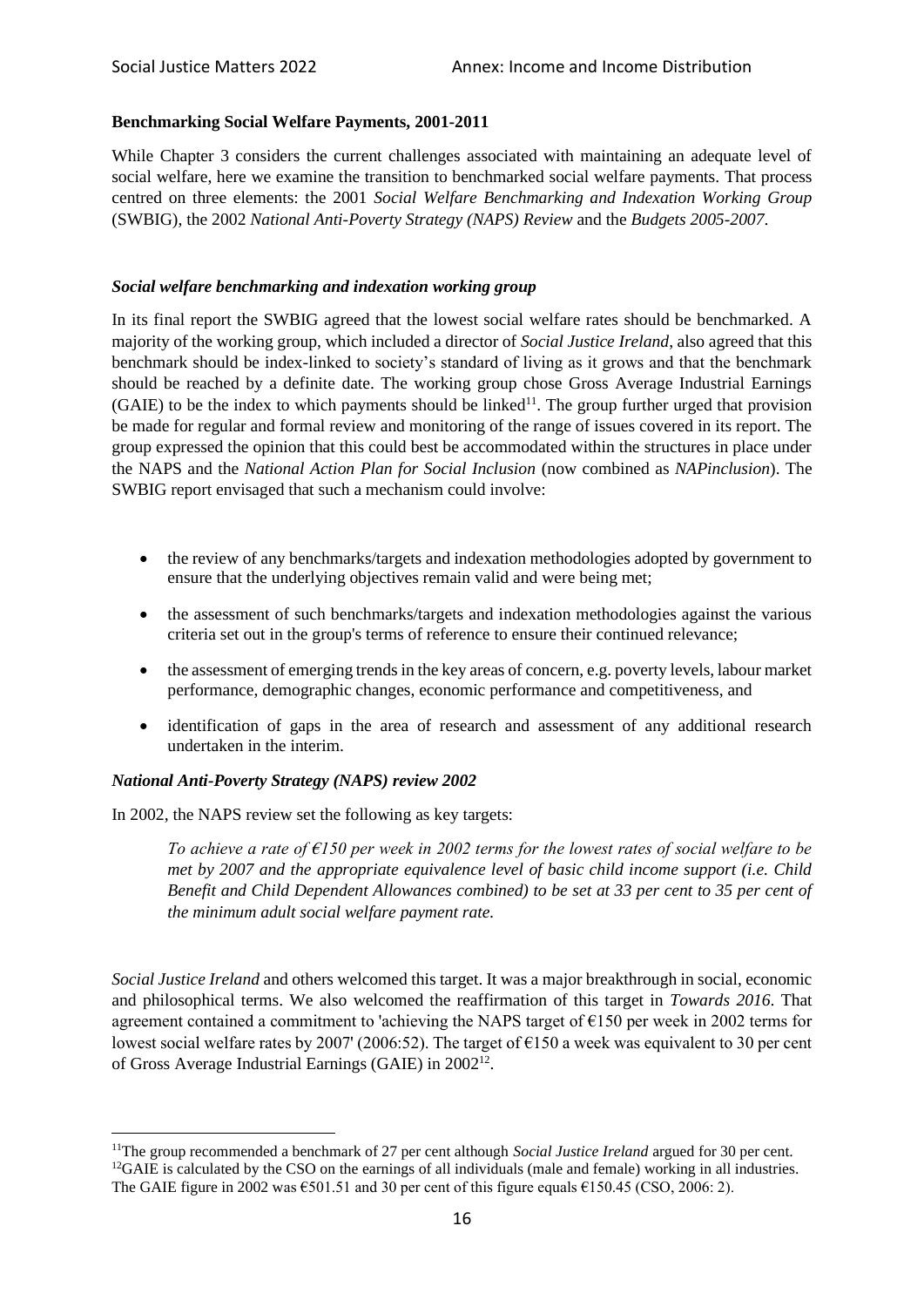Table A3.14 outlines the expected growth rates in the value of  $\epsilon$ 150 based on this commitment and indicates that the lowest social welfare rates for single people should have reached €185.80 by 2007.

|                  | 2002                                                                               | 2003    | 2004    | 2005    | 2006    | 2007    |
|------------------|------------------------------------------------------------------------------------|---------|---------|---------|---------|---------|
| % Growth of GAIE |                                                                                    | $+6.00$ | $+3.00$ | $+4.50$ | $+3.60$ | $+4.80$ |
| 30% GAIE         | 150.00                                                                             | 159.00  | 163.77  | 171.14  | 177.30  | 185.80  |
| Source:          | GAIE growth rates from CSO Industrial Earnings and Hours Worked (September 2004:2) |         |         |         |         |         |

| <b>Table A3.14:</b> | Estimating Growth in $E$ 150 a Week (30% GAIE) for 2002-2007 |  |  |
|---------------------|--------------------------------------------------------------|--|--|
|                     |                                                              |  |  |

**Source:** GAIE growth rates from CSO Industrial Earnings and Hours Worked (September 2004:2) and ESRI Medium Term Review (Bergin et al, 2003:49).

### *Budgets 2005-2007*

The NAPS commitment was very welcome and was one of the few areas of the anti-poverty strategy that was adequate to tackle the scale of the poverty, inequality and social exclusion being experienced by so many people in Ireland today.

In 2002 *Social Justice Ireland* set out a pathway to reaching this target by calculating the projected growth of  $\epsilon$ 150 between 2002 and 2007 when it is indexed to the estimated growth in GAIE. Progress towards achieving this target had been slow until Budget 2005. At its first opportunity to live up to the NAPS commitment the government granted a mere  $\epsilon$ 6 a week increase in social welfare rates in Budget 2003. This increase was below that which we proposed and also below that recommended by the government's own tax strategy group. In Budget 2004 the increase in the minimum social welfare payment was  $\epsilon$ 10. This increase was again below the  $\epsilon$ 12 a week we sought and at this point we set out a three-year pathway (see table A3.14).

|                                      | 2005   | 2006   | 2007   |
|--------------------------------------|--------|--------|--------|
| Min. SW payment in $\epsilon$ 's     | 148.80 | 165.80 | 185.80 |
| $\epsilon$ amount increase each year | 14.00  | 17.00  | 20.00  |
| <b>Delivered</b>                     |        |        |        |

Following Budget 2004 we argued for an increase of  $E14$  in Budget 2005. The Government's decision to deliver an increase equal to that amount in that Budget marked a significant step towards honouring this commitment. Budget 2006 followed suit, delivering an increase of  $E17$  per week to those in receipt of the minimum social welfare rate. Finally, Budget 2007's decision to deliver an increase of  $\epsilon$ 20 per week to the minimum social welfare rates brought the minimum social welfare payment up to the 30 per cent of the GAIE benchmark.

*Social Justice Ireland* believes that these increases, and the achievement of the benchmark in Budget 2007, marked a fundamental turning point in Irish public policy. Budget 2007 was the third budget in a row in which the government delivered on its NAPS commitment. In doing so, the government moved to meet the target so that in 2007 the minimum social welfare rate increased to  $\epsilon$ 185.80 per week; a figure equivalent to the 30 per cent of GAIE.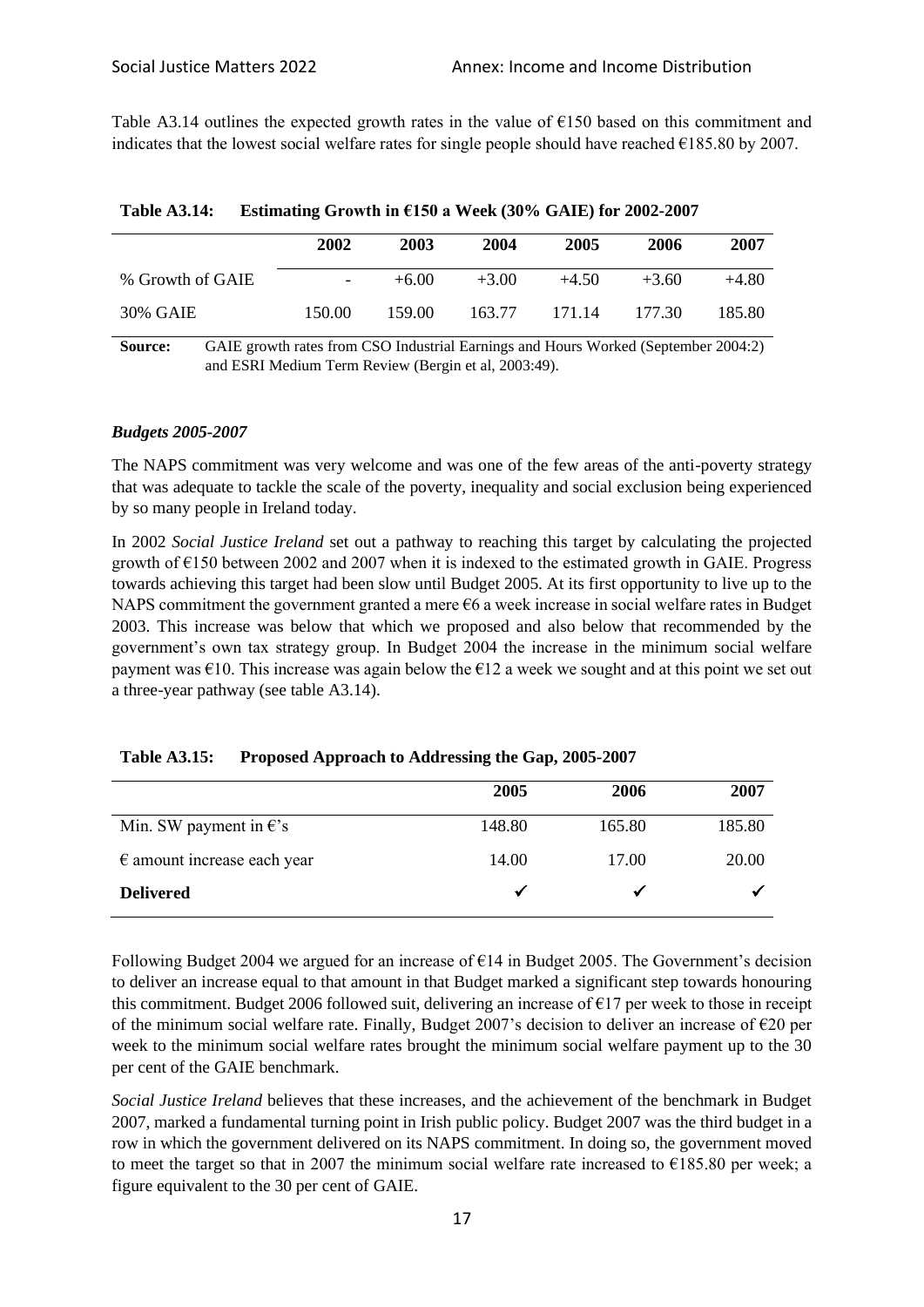*Social Justice Ireland* warmly welcomed this achievement. It marked major progress and underscored the delivery of a long overdue commitment to sharing the fruits of this country's economic growth since the mid-1990s. An important element of the NAPS commitment to increasing social welfare rates was the acknowledgement that the years from 2002-2007 marked a period of 'catch up' for those in receipt of welfare payments. Once this income gap had been bridged, the increases necessary to keep social welfare payments at a level equivalent to 30 per cent of GAIE became much smaller. In that context we welcomed the commitment by Government in *NAPinclusion* to 'maintain the relative value of the lowest social welfare rate at least at  $\epsilon$ 185.80, in 2007 terms, over the course of this Plan (2007-2016), subject to available resources' (2007:42). Whether or not 30 per cent of GAIE (or equivalent values) is adequate to eliminate the risk of poverty will need to be monitored through the *SILC* studies and addressed when data on persistent poverty emerges.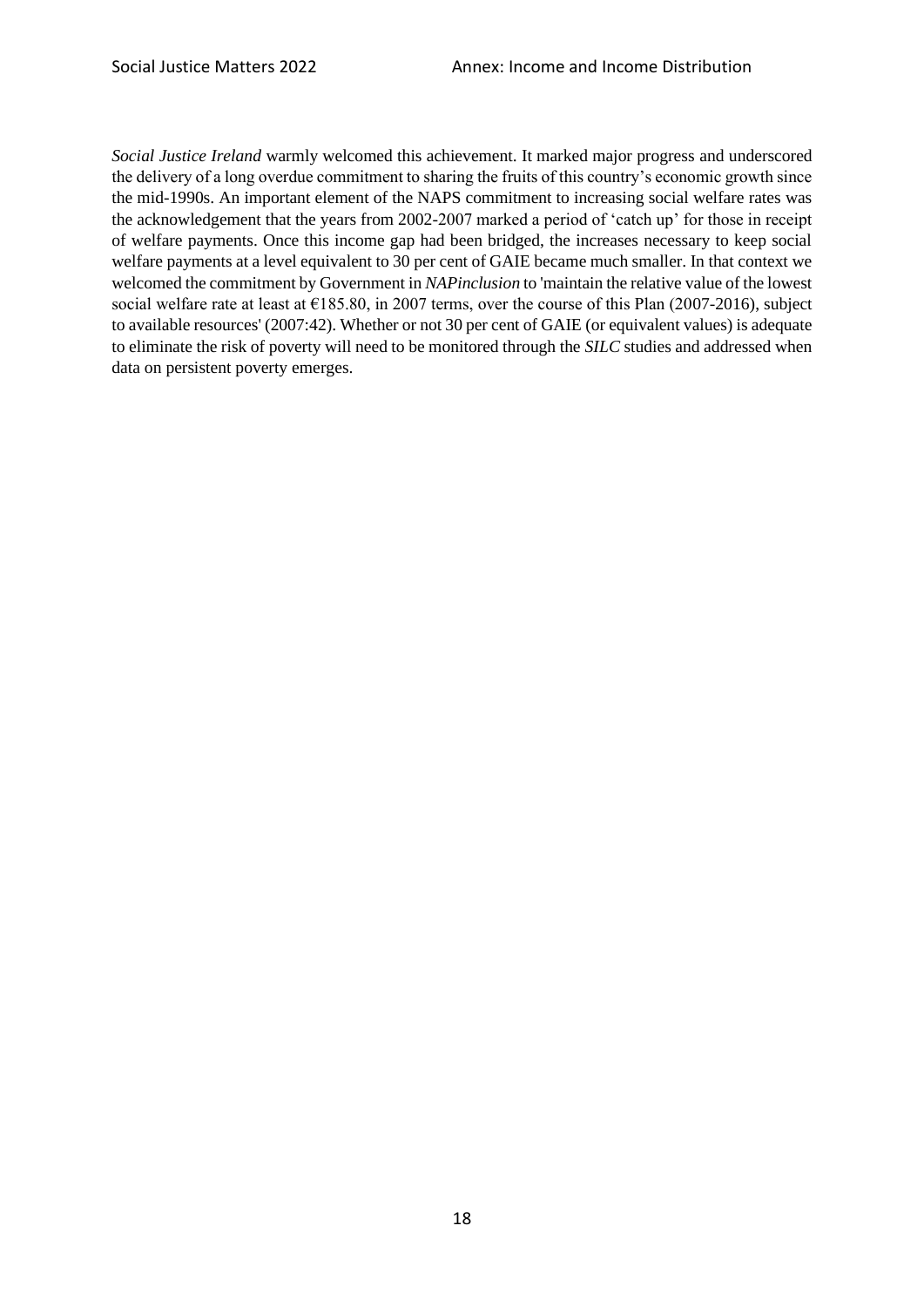## **References**

Bergin, A., J. Cullen, D. Duffy, J. Fitzgerald, I. Kearney and McCoy D. (2003) *Medium-Term Review: 2003- 2010*. Dublin: ESRI.

Carney, C and Maître, B. (2012). 'Constructing a Food Poverty Indicator for Ireland using the Survey on Income and Living Conditions', *Social Inclusion Technical Paper No. 3*. Dublin: Department of Social Protection.

Central Statistics Office (2004*) Industrial Earnings and Hours Worked.* Dublin: Stationery Office.

Central Statistics Office (2006*) Industrial Earnings and Hours Worked.* Dublin: Stationery Office.

Central Statistics Office (2017) *Census 2016 Results.* Available a[t http://www.cso.ie/en/census/](http://www.cso.ie/en/census/)

Central Statistics Office (2020) *UN Sustainable Development Goals – 2020 online report,* Dublin: CSO.

Central Statistics Office (2021) *Survey on Income and Living Conditions 2020,* Dublin: Stationery Office.

Central Statistics Office (various) *Survey on Income and Living Conditions,* Dublin: Stationery Office.

Collins, M.L. (2013) 'Income Distribution, Pre-Distribution and Re-Distribution: latest data for the Republic of Ireland' *NERI Research inBrief no5*, August 2013. Dublin: NERI.

Collins, M.L. (2017) 'Earnings and Low Pay in the Republic of Ireland'. *Journal of the Statistical and Social Inquiry Society of Ireland, Vol. XLV pp. 146-17*6.

Collins, M.L. (2020) *The Hidden Cost of Poverty: estimating the public service cost of poverty in Ireland.*  Dublin, Society of St Vincent DePaul.

Collins, M.L. and Kavanagh, C. (1998) "For Richer, For Poorer: The Changing Distribution of Household Income in Ireland, 1973-94", in Healy, S. and B. Reynolds, *Social Policy in Ireland: Principles, Practice and Problems.* Dublin: Oak Tree Press.

Collins, M.L. and Kavanagh, C. (2006) "The Changing Patterns of Income Distribution and Inequality in Ireland, 1973-2004", in Healy, S., B. Reynolds and M.L. Collins, *Social Policy in Ireland: Principles, Practice and Problems.* Dublin: Liffey Press.

Collins, M.L., B. Mac Mahon, G. Weld and Thornton, R. (2012) 'A Minimum Income Standard for Ireland – a consensual budget standards study examining household types across the lifecycle – Studies'. *Public Policy No. 27*, Dublin: Policy Institute, Trinity College Dublin.

Department of An Taoiseach (2001) *Final Report of the Social Welfare Benchmarking and Indexation Group*. Dublin: Stationery Office.

Department of Communications, Energy and Natural Resources (2016) *A Strategy to Combat Energy Poverty 2016-2019,* Dublin: Stationery Office.

Department of Finance (various*) Budget Documentation – various years*. Dublin: Stationery Office.

Department of the Taoiseach (2006) *Towards 2016 - Ten-Year Framework Social Partnership Agreement 2006- 2015,* Dublin: Stationery Office.

Element Energy (2016) An Objective Analysis of Fuel Poverty in Ireland – presentation. Available at [https://www.dccae.gov.ie/documents/An%20Objective%20Analysis%20of%20Energy%20Poverty%20in%20Ir](https://www.dccae.gov.ie/documents/An%20Objective%20Analysis%20of%20Energy%20Poverty%20in%20Ireland.pdf) [eland.pdf](https://www.dccae.gov.ie/documents/An%20Objective%20Analysis%20of%20Energy%20Poverty%20in%20Ireland.pdf)

European Commission (2011) *The Social Dimension of the Europe 2020 Strategy A report of the Social Protection Committee*. Luxembourg: Publications Office of the European Union.

Eurostat (2012) *Europe 2020 Strategy – towards a smarter, greener and more inclusive EU economy?*  Luxembourg: Eurostat.